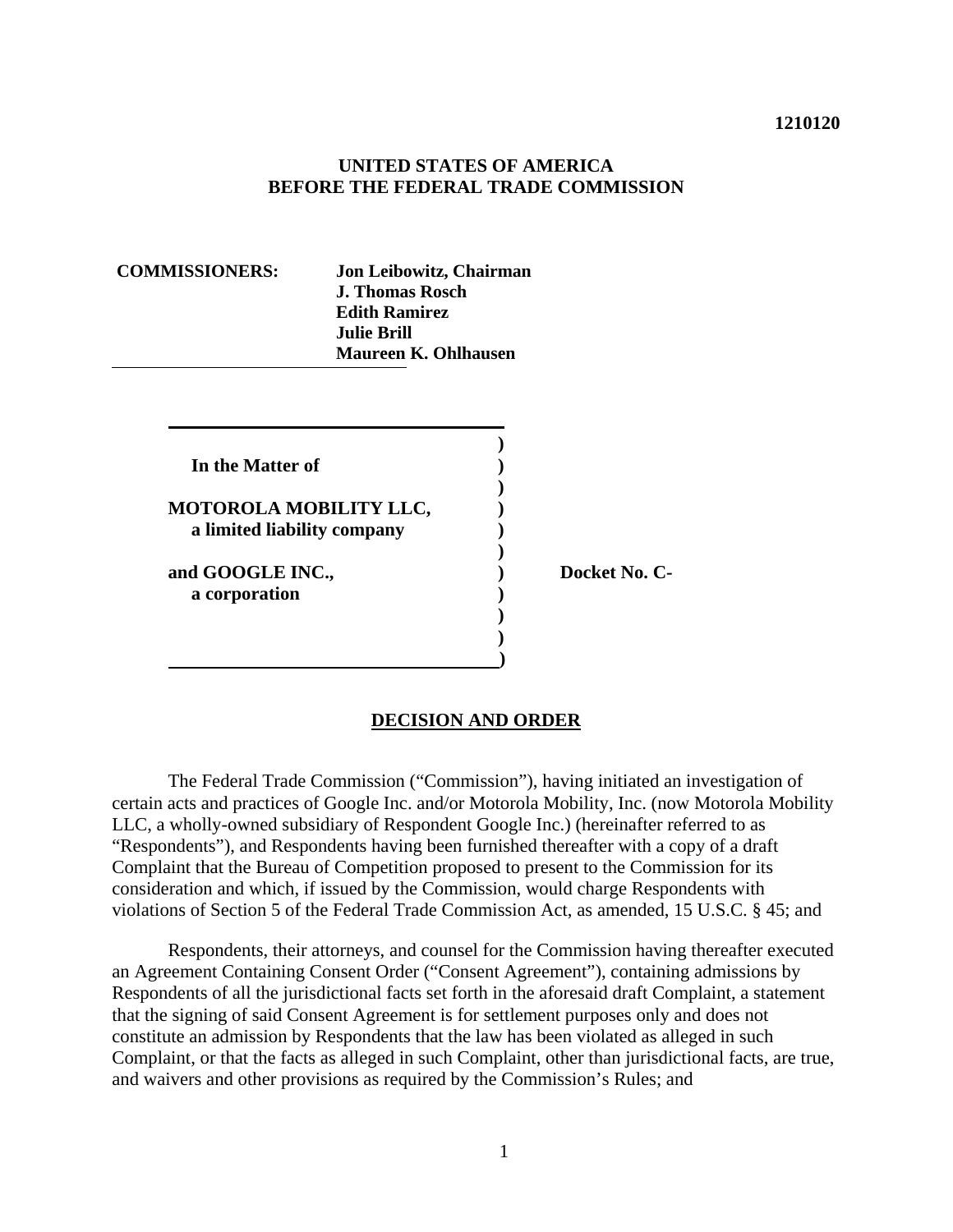The Commission having thereafter considered the matter and having determined that it had reason to believe that Respondents have violated the said Act, and that a Complaint should issue stating its charges in that respect, and having accepted the executed Consent Agreement and placed such Consent Agreement on the public record for a period of thirty (30) days for the receipt and consideration of public comments, now in further conformity with the procedure described in Commission Rule 2.34, 16 C.F.R. § 2.34, the Commission hereby makes the following jurisdictional findings and issues the following Decision and Order ("Order").

- 1. Respondent Google Inc. is a corporation organized, existing, and doing business under and by virtue of the laws of Delaware, with its principal place of business at 1600 Amphitheatre Parkway, Mountain View, CA 94043.
- 2. Respondent Motorola Mobility LLC (formerly Motorola Mobility, Inc.), is a limited liability company with its principal place of business at 600 North U.S. Highway 45, Libertyville, IL 60048, and is a wholly-owned subsidiary of Respondent Google Inc.
- 3. The Federal Trade Commission has jurisdiction of the subject matter of this proceeding and of Respondents, and the proceeding is in the public interest.

## **ORDER**

## **I.**

**IT IS ORDERED** that, as used in this Order, the following definitions shall apply:

- A. "Respondents" means Google Inc. and Motorola Mobility LLC, and the directors, officers, employees, agents, representatives, successors, and assigns of each; and the joint ventures, subsidiaries, divisions, groups and affiliates controlled by Google Inc. or Motorola Mobility LLC and the respective directors, officers, employees, agents, representatives, successors, and assigns of each. For purposes of this Order, an action by or on behalf of either Respondent Google Inc. or Respondent Motorola Mobility LLC shall satisfy an obligation imposed on "Respondents."
- B. "AAA" means the American Arbitration Association; a not-for-profit dispute resolution organization headquartered at 1633 Broadway, New York, NY 10019, www.adr.org. The International Centre for Dispute Resolution ("ICDR") is a division of the AAA.
- C. "Action" means any proceeding whether legal, equitable, or administrative, in the United States or anywhere else in the world.
- D. "Binding Arbitration" means arbitration to establish a License Agreement that follows the procedures in Paragraph IV.B.2. of the Order and complies with the following:
	- 1. The arbitration is administered by a Potential Licensee's choice of Qualified Arbitration Organization, or such other arbitration organization or ad hoc group of arbitrators that Respondents and the Potential Licensee mutually agree upon;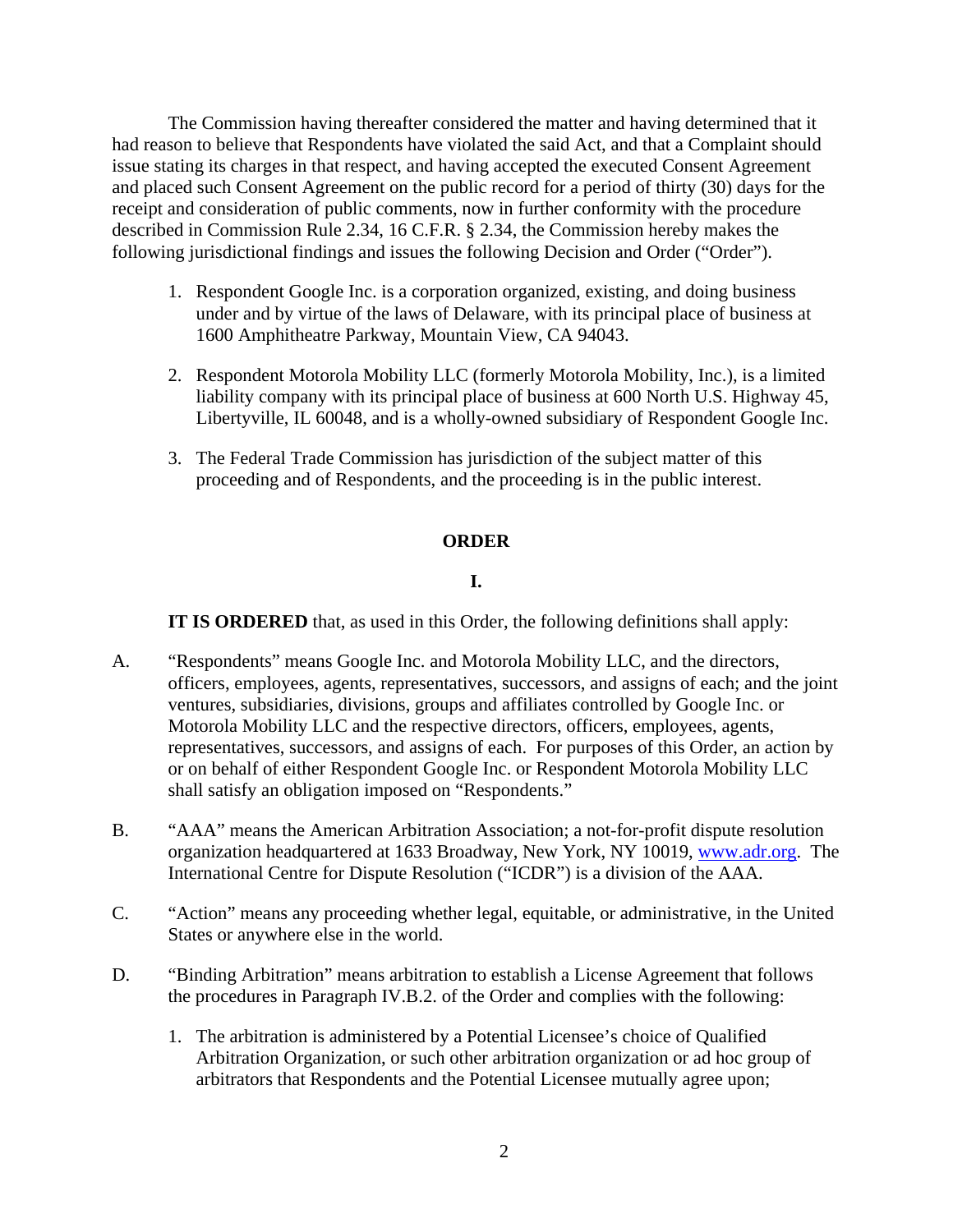- 2. Respondents and the Potential Licensee agree on the number and manner of selecting the arbitrators; however, if the parties cannot agree within sixty (60) days after the Potential Licensee accepts the offer of Binding Arbitration, either party may demand that the number and manner be determined by the process stated in the rules of the Qualified Arbitration Organization selected by the Potential Licensee, or if the applicable rules do not specify a selection method, that there be three arbitrators, with each party selecting one arbitrator and those arbitrators selecting the third;
- 3. Respondents and the Potential Licensee agree upon the language and location for the arbitration; however, if the parties cannot agree within sixty (60) days after the Potential Licensee accepts the offer of Binding Arbitration, either party may demand that these matters be determined pursuant to the rules of the Qualified Arbitration Organization selected by the Potential Licensee;
- 4. A party to the arbitration may condition its participation on the following:
	- a. The field of use for patents licensed through arbitration is limited to uses covered by the applicable FRAND Commitment(s), and
	- b. The arbitrator may require reasonable security, including an ongoing escrow of funds, if the arbitrator determines such security is necessary to ensure a party will fulfill the financial terms of an arbitrated License Agreement; and
- 5. The arbitration is not conditioned on any terms or conditions not explicitly authorized by the Order; PROVIDED THAT, the arbitration may include any terms or conditions that are mutually agreed to by the parties.
- E. "Confirmation Letter" means the letter attached as Exhibit A to this Order, in which Respondents make a binding and irrevocable commitment, conditioned only on the Potential Licensee providing the same binding and irrevocable commitment, to (i) abide by all licensing terms set by a Final Ruling on the Potential Licensee's Qualified Request for a FRAND Determination, (ii) to pay any royalties established through a Final Ruling on the Qualified Request for a FRAND Determination as if the relevant patents had been licensed at such royalty rates as of the date Potential Licensee filed the Qualified Request for a FRAND Determination, and (iii) identify those terms in the proposed License Agreement attached to the Confirmation Letter that (a) are being challenged through the Qualified Request for a FRAND Determination and (b) each party agrees to include in any final License Agreement between the parties that also includes the terms or royalty payments set by a Final Ruling in the Qualified Request for a FRAND Determination.
- F. "Court" means a judicial tribunal of appropriate jurisdiction in or outside of the United States.
- G. "Covered Injunctive Relief" means a ruling of any legal or administrative tribunal, whether in or outside of the United States, that does or would prevent any Third Party (or for the purposes of IV.F., any party) from making, using, selling, offering for sale, or importing any item based on alleged Infringement of a FRAND Patent. Covered Injunctive Relief includes, but is not limited to, an exclusion order issued by the United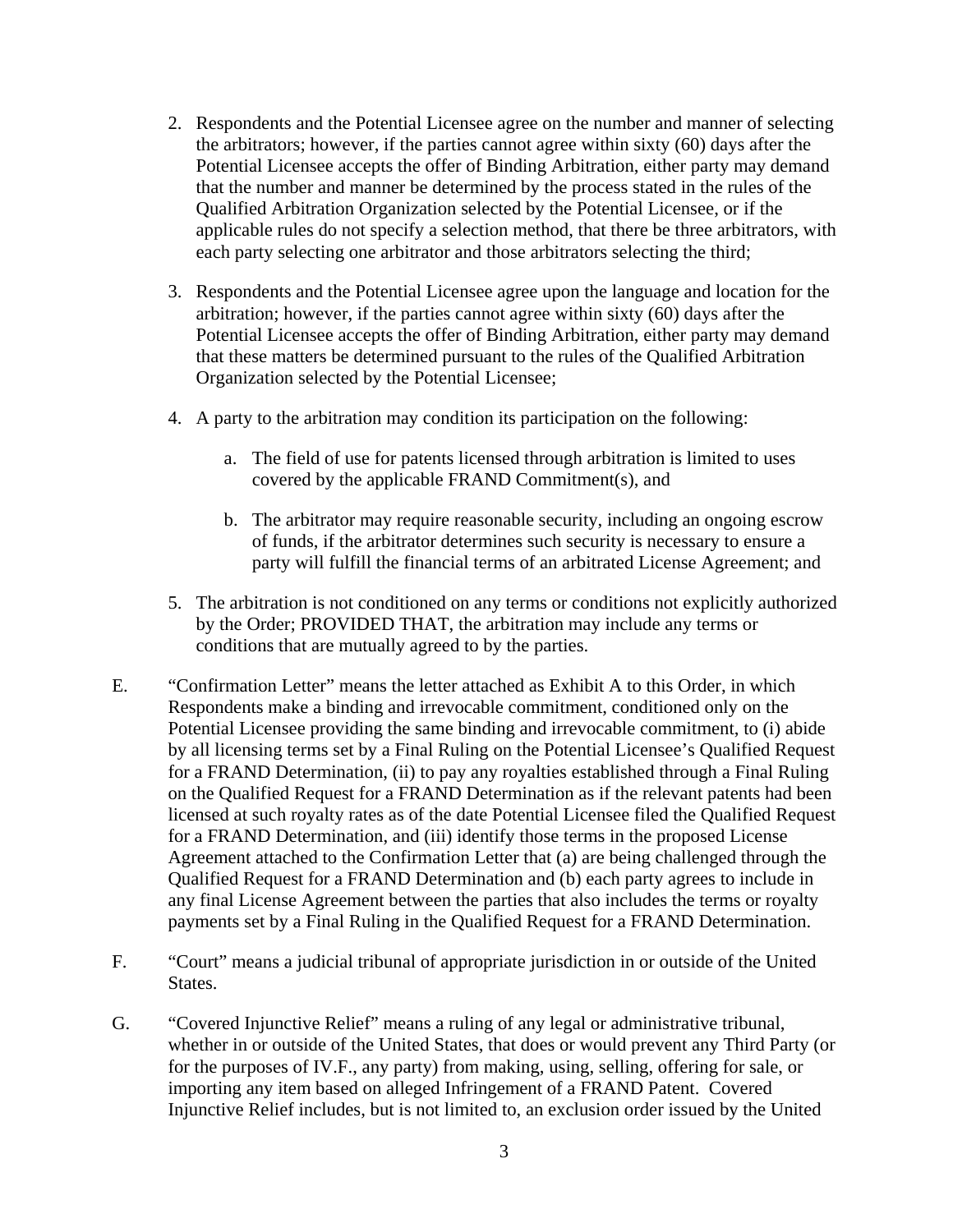States International Trade Commission under Section 337 of the Tariff Act as Amended, 19 U.S.C. § 1337, or an injunction order issued by a Court.

- H. "Essential" as to a particular Standard means "essential" as defined by the rules or policies of the SSO that published such Standard. If essential is not defined by the SSO that published a Standard (or is defined solely as "needed" or "necessary"), "Essential" shall have the meaning given in Section 15 (Definitions) of the ETSI Rules of Procedure, 30 November 2011 (attached as Exhibit C).
- I. "Final Ruling" means a decision by a Court from which no further appeals or reconsideration may be made.
- J. "FRAND Commitment" means a commitment to an SSO to license one or more Patent Claims Essential to a Standard on either royalty-free or fair, reasonable and nondiscriminatory terms (or reasonable and non-discriminatory terms) pursuant to the policies of such SSO. FRAND Commitments include, but are not limited to:
	- 1. An undertaking to grant irrevocable licenses on fair, reasonable, and nondiscriminatory terms and conditions to Essential IPR pursuant to the Intellectual Property Rights Policy of the European Telecommunications Standards Institute ("ETSI");
	- 2. An Accepted Letter of Assurance as defined in the IEEE-SA Standards Board Bylaws of the Institute of Electrical and Electronics Engineers, Inc. ("IEEE") to the extent the signatory of such assurance has selected option  $1(a)$ ,  $1(b)$  or  $1(c)$  as they appear on the IEEE form Letter of Assurance posted on the IEEE website as of the date this Order is issued (or amended options substantially equivalent thereto); and
	- 3. A General Patent Statement and Licensing Declaration, or Patent Statement and Licensing Declaration, submitted to the Telecommunication Standardization Sector of the International Telecommunication Union ("ITU") pursuant to the Guidelines for Implementation of the Common Patent Policy for ITU-T/ITU-R/ISO/IEC issued jointly by the International Electrotechnical Commission, the International Organization for Standardization and the International Telecommunication Union, to the extent that the declarant has selected option 1 or 2 as they appear on the form Declarations published on the ITU website as of the date this Order is issued (or amended options substantially equivalent thereto).
- K. "FRAND Patent" means a Patent Claim solely to the extent such Patent Claim is subject to a FRAND Commitment. A Patent Claim shall be considered a FRAND Patent only with respect to the practice of such claim implementing the Standard for which the relevant FRAND Commitment was made, and not with respect to the practice of such claim in any other way outside the scope of the relevant FRAND Commitment.
- L. "FRAND Terms Letter" means the letter attached as Exhibit B to this Order, in which Respondents make a binding irrevocable commitment to license the Potential Licensee's relevant FRAND Patents on terms that are fair, reasonable and non-discriminatory on the condition that the Potential Licensee also make a binding commitment to license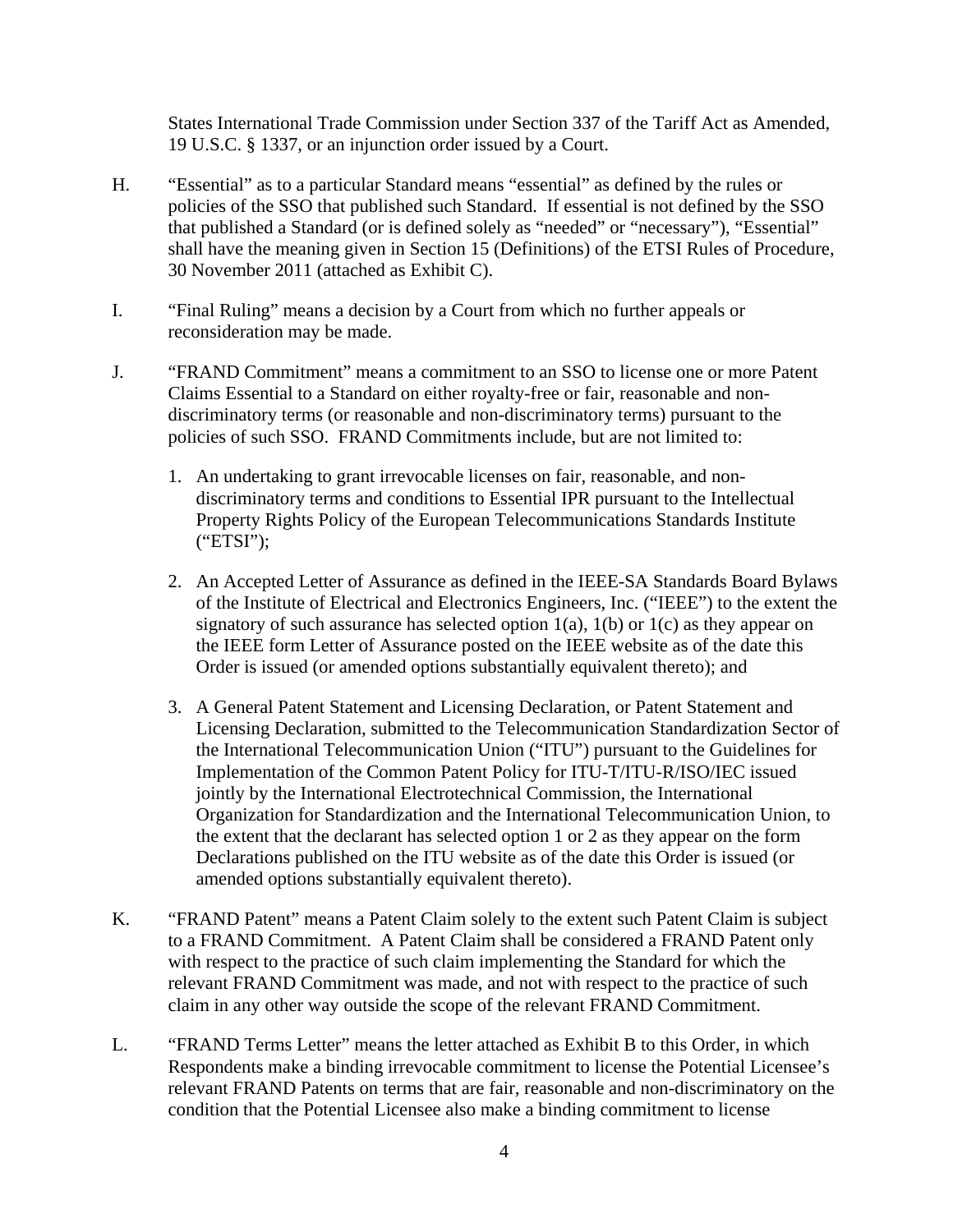Respondents' relevant FRAND Patents on terms that are fair, reasonable and nondiscriminatory.

- M. "Infringement of (or Infringing) a FRAND Patent" means a claim that a FRAND Patent is infringed based on the alleged infringer's compliance with a Standard for which a FRAND Commitment including the FRAND Patent has been made.
- N. "JAMS" means JAMS, a private alternative dispute resolution provider with headquarters at 1920 Main Street, Suite 300, Irvine, CA 92614, www.jamsadr.com.
- O. "License Agreement" means an agreement to license patents that if executed would form a complete, binding, enforceable agreement between the signatories to license the patents included in such agreement.
- P. "Offer to Arbitrate" means a binding written offer delivered pursuant to the terms of Paragraph IV.B.2. of this Order to use Binding Arbitration to establish a License Agreement.
- Q. "Offer to License" means a binding written offer delivered pursuant to Paragraph IV.B.1. of this Order that contains either a License Agreement or a full description of all material commercial terms Respondents propose be included in a License Agreement, including but not limited to, royalties, other financial terms, defensive suspension or termination provisions, and any limitations on the scope or field of use of any intellectual property to be included in a proposed License Agreement.
- R. "Patent Claim" means one or more claims in issued patents or pending patent applications issued or pending in the United States or anywhere else in the world.
- S. "Potential Licensee" means a Third Party allegedly Infringing a FRAND Patent.
- T. "Qualified Arbitration Organization" means the following organizations and rules: (i) the AAA pursuant to its Commercial Arbitration Rules, or (ii) JAMS pursuant to its Comprehensive Arbitration Rules and Procedures; or, if the dispute involves a party domiciled outside the United States, (iii) the AAA's ICDR pursuant to its International Arbitration Rules; or (iv) JAMS pursuant to its International Arbitration Rules.
- U. "Qualified Offers" mean an Offer to License and an Offer to Arbitrate, both of which comply with the terms of Paragraphs IV.B. and IV.D. of this Order.
- V. "Qualified Recipient" means a chief executive officer, general counsel, or outside legal counsel.
- W. "Qualified Request for a FRAND Determination" means a Request for a FRAND Determination that (i) is the first such Request filed after the date this Order was issued by a Potential Licensee against either Respondent that includes FRAND Patents Essential to a particular Standard, (ii) is a Request for a FRAND Determination filed within sixty (60) days of the dismissal of a prior Request that included the same Standard, if the dismissal was on Respondent's motion for lack of personal jurisdiction or improper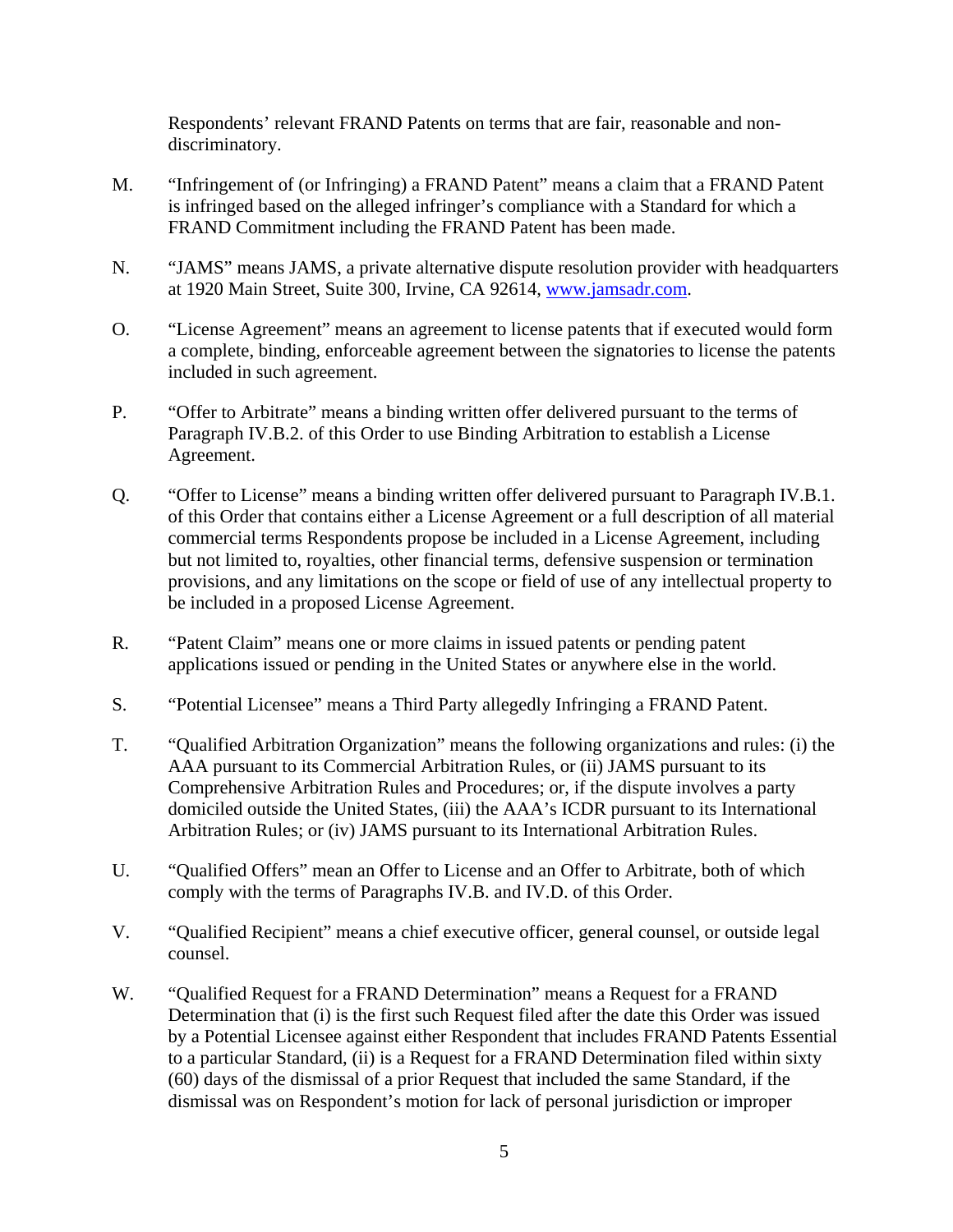venue, or (iii) is a Request for a FRAND Determination filed within sixty (60) days of the dismissal of a prior Request that included the same Standard, if the dismissal was without prejudice and both Requests were filed in the same judicial district (and division, if applicable).

- X. "Reciprocity" as to an offer to license FRAND Patents for a particular Standard or Standards means "reciprocity" as defined in the FRAND Commitment or as defined by the SSO to which a FRAND Commitment covering the Standard has been made; or if not defined in the FRAND Commitment or by the relevant SSO, Reciprocity shall mean conditioning an offer to license FRAND Patents Essential to a Standard on receiving a cross-license to the licensee's FRAND Patents Essential to the same Standard under terms and conditions consistent with the licensee's FRAND Commitments covering such patents; provided that, if the relevant FRAND Commitment of either Respondents or a Potential Licensee commits to providing a royalty-free license based on reciprocity, such term shall be interpreted as conditioning the offer of a royalty-free license on receiving a royalty-free cross-license to FRAND Patents Essential to the same Standard.
- Y. "Request for a FRAND Determination" means a request filed in any United States District Court of competent jurisdiction that the court determine at least the royalty terms of a global license for use of Respondents' FRAND Patents Essential to a Standard, to the extent the use of the relevant FRAND Patents is not covered by an existing license.
- Z. "Standard" means a standard published by an SSO, including mandatory and optional implementations provided in such standard. Standards include, but are not limited to, cellular wireless communication standards such as GSM, EDGE, UMTS and LTE (published by ETSI); the 802.11 WLAN standards (published by IEEE); and/or the H.264 video compression standards, CDMA2000, or EV-DO standards (published by ITU Telecommunications Standardization Sector).
- AA. "SSO" means a standard-setting organization, *i.e.*, an organization that produces and/or maintains standards or specifications under a defined process. SSOs include but are not limited to, the European Telecommunications Standards Institute ("ETSI"), the Institute of Electrical and Electronics Engineers ("IEEE"), and the International Telecommunications Union ("ITU").
- BB. "Third Party" means any individual, corporation, partnership, joint venture, association, unincorporated organization, or other business entity other than Respondents.

### **II.**

### **IT IS FURTHER ORDERED** that:

- A. Respondents shall not revoke or rescind any FRAND Commitment unless:
	- 1. all Standards for which such FRAND Commitment was made have been rejected or withdrawn; or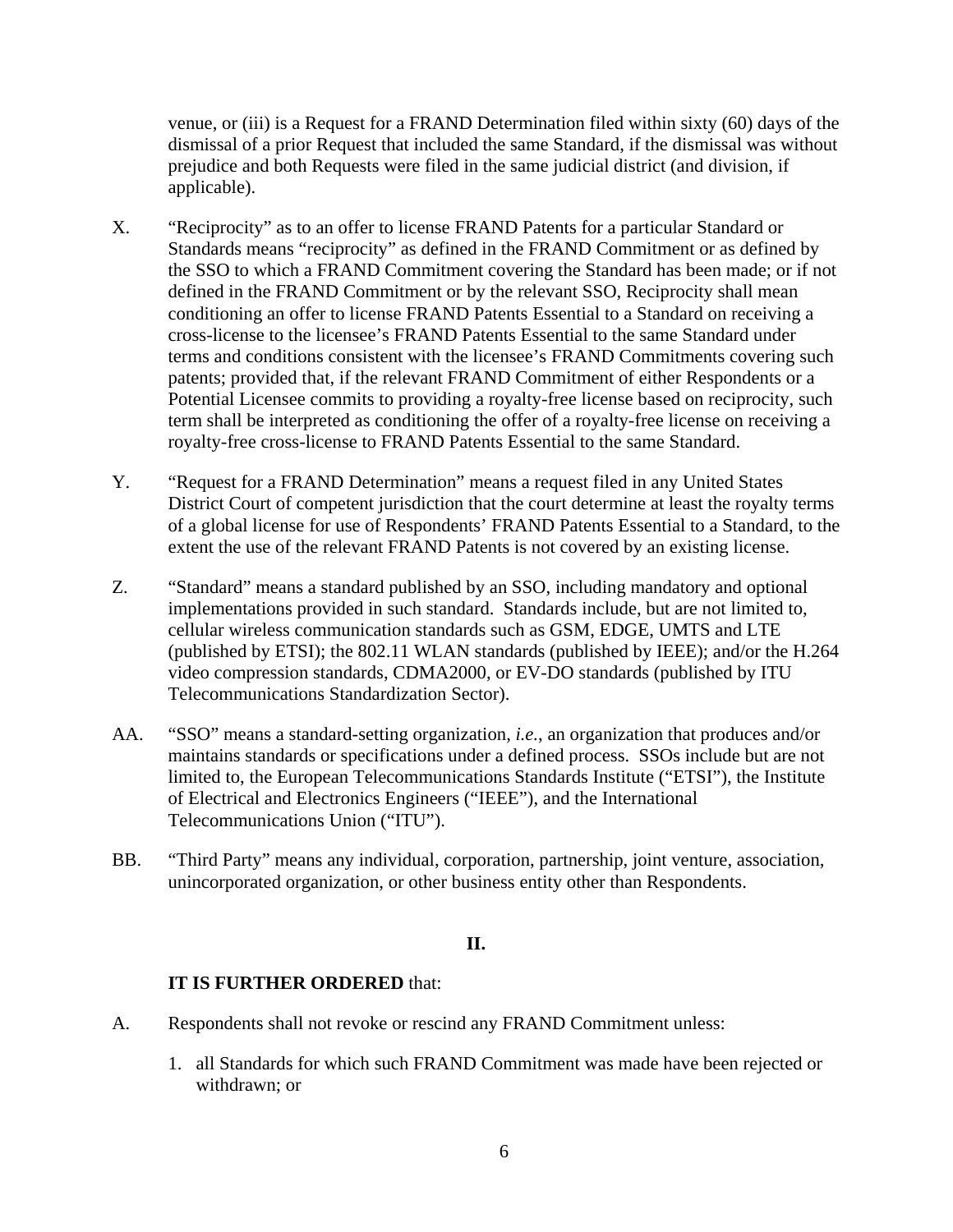- 2. Respondents no longer have any interest in FRAND Patents covered by such FRAND Commitment; or
- 3. all FRAND Patents covered by such FRAND Commitment have expired or been determined to be unenforceable by a Final Ruling of a Court;

PROVIDED THAT nothing in this Order shall (i) restrict Respondents' exercise of an otherwise lawful right to suspend or terminate a license or covenant pursuant to its terms; (ii) require Respondents to give a FRAND Commitment with respect to any Standard or proposed Standard; or (iii) restrict Respondents' right to withdraw or modify a FRAND Commitment if such withdrawal or modification is expressly permitted by the SSO to which the FRAND Commitment was made.

- B. Respondents shall cease and desist from directly or indirectly making any future claims for Covered Injunctive Relief based on alleged Infringement of a FRAND Patent except as permitted under this Order.
- C. Respondents shall not obtain or enforce Covered Injunctive Relief based on a claim of alleged Infringement of a FRAND Patent that is pending on the date this Order is issued, unless and until Respondents have made Qualified Offers to the Potential Licensee against whom the Covered Injunctive Relief is sought. The foregoing means that it shall be a violation of this Order if Covered Injunctive Relief based on a claim of alleged Infringement of a FRAND Patent is enforced before Respondents make the Qualified Offers and the time periods specified in Paragraph IV.B. of this Order have lapsed.
- D. Respondents are prohibited from obtaining or enforcing Covered Injunctive Relief (i) during the pendency of a Request for a FRAND Determination that was filed before the date this Order was accepted for public comment, (ii) during the pendency of a Qualified Request for a FRAND Determination that complies with Paragraph IV.C. of this Order, or (iii) after a Potential Licensee accepts Respondents' Offer to Arbitrate.
- E. Nothing in this Order shall prohibit Respondents from seeking Covered Injunctive Relief for alleged Infringement of a FRAND Patent against a Potential Licensee who:
	- 1. is outside the jurisdiction of the United States District Courts; a Potential Licensee shall be considered within the jurisdiction of the United States District Courts if the Potential Licensee itself or any parent or other entity with control over such Potential Licensee is within the jurisdiction of the United States District Courts;
	- 2. has stated in writing or in sworn testimony that it will not license the FRAND Patent on any terms; PROVIDED THAT for the purposes of this paragraph, challenging the validity, value, Infringement or Essentiality of an alleged infringing FRAND Patent does not constitute a statement that a Potential Licensee will not license such FRAND Patent;
	- 3. refuses to enter a License Agreement covering the FRAND Patent on terms that have been set in the Final Ruling of a Court or through Binding Arbitration; or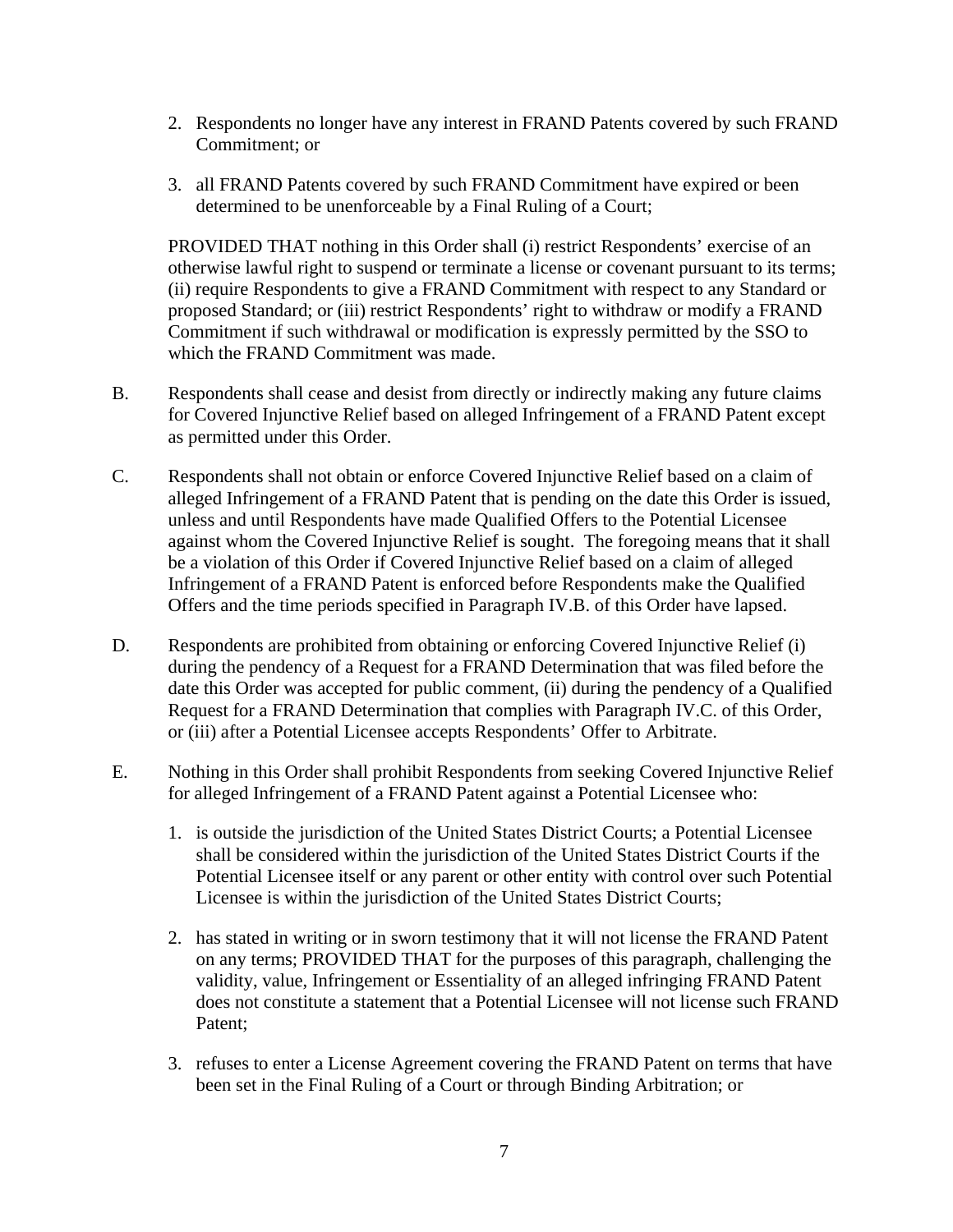4. fails to provide the written confirmation as requested in a FRAND Terms Letter delivered to a Qualified Recipient of the Potential Licensee within thirty (30) days of receiving the FRAND Terms Letter; PROVIDED, HOWEVER, that Respondents shall not assert in any Court that such written confirmation constitutes a specific agreement to license on any particular terms.

### **III.**

**IT IS FURTHER ORDERED** that Respondents and the Potential Licensee may agree to enter into the procedure outlined in this Paragraph III, or any other mutually agreed to procedure that specifically references this Paragraph III, **as the exclusive means** for determining the terms of a License Agreement covering Respondents' patents that are Essential to the Covered Standards, and if either party seeks Reciprocity, the Potential Licensee's patents that are Essential to the Covered Standards to the extent not already licensed (hereinafter the "Relevant License Agreement"):

- A. Respondents and Potential Licensee agree to negotiate, for a period of at least six (6) months, to determine the terms of a Relevant License Agreement;
- B. At any time after six months, at the option of Respondents or within sixty (60) days of the request of Potential Licensee, Respondents shall send the Potential Licensee a proposed Relevant License Agreement, which if executed will form a binding license agreement;
- C. Within sixty (60) days after Respondents deliver the Relevant License Agreement to the Potential Licensee, the Potential Licensee shall either:
	- 1. execute the Relevant License Agreement, or
	- 2. designate all terms of the Relevant License Agreement that the Potential Licensee contends are inconsistent with Respondents' FRAND Commitments ("Contested Terms"), accept all other terms ("Accepted Terms"), for each Contested Term propose an alternative that the Potential Licensee contends is consistent with the FRAND Commitments of Respondents and, if applicable, of the Potential Licensee ("Relevant FRAND Commitments"), and elect to have the Contested Terms resolved through a Request for a FRAND Determination or Binding Arbitration, the purpose of which shall be to determine whether the Contested Terms are consistent with the Relevant FRAND Commitments and, to set the appropriate requirements for terms found inconsistent with the Relevant FRAND Commitments;
- D. It is intended that the Request for a FRAND Determination or Binding Arbitration shall establish the Contested Terms, and that these terms, together with the Accepted Terms, shall constitute a binding Relevant License Agreement, which if executed will form a binding license agreement. Except to the extent inconsistent with the preceding sentence, nothing herein shall restrict the ability of any party from presenting evidence or making arguments in Binding Arbitration or in the Request for a FRAND Determination, including without limitation arguments by Respondents that the District Court hearing the Request for a FRAND Determination cannot or should not hear the action on jurisdictional or justiciability grounds or because an alternative forum would be more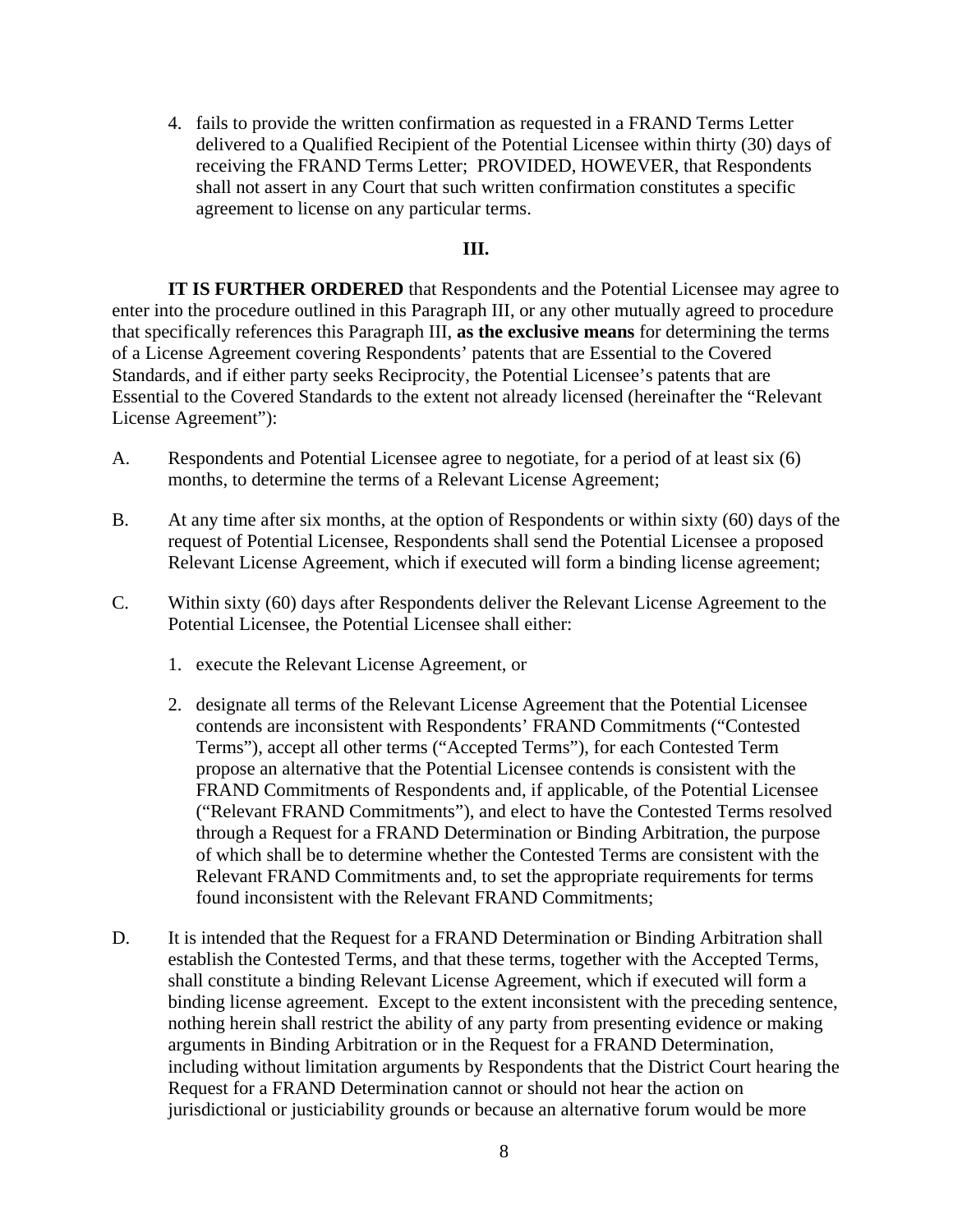appropriate, or arguments regarding validity, Essentiality, Infringement or the value of the patents included in the Relevant License Agreement;

- E. If the Potential Licensee elects to resolve the Contested Terms through a Qualified Request for a FRAND Determination, and the United States District Court in which such Request was filed determines on its own motion or on Respondents' motion that it cannot issue a ruling on the Contested Terms, then the Respondents and the Potential Licensee shall resolve the Contested Terms through Binding Arbitration, which may be filed by either Respondents or Potential Licensee within sixty (60) days after the dismissal of the Qualified Request for a FRAND Determination.
- F. It shall be a violation of this Order for Respondents to file a claim seeking, or otherwise obtain or enforce, Covered Injunctive Relief in a manner that violates the terms of any agreement entered into with a Potential Licensee pursuant to this Paragraph III.

## **IV.**

**IT IS FURTHER ORDERED** that in Respondents' activities in or affecting commerce as "commerce" is defined in the Federal Trade Commission Act, in connection with the licensing of Respondents' FRAND Patents, Respondents shall not file a claim seeking, or otherwise obtain or enforce, Covered Injunctive Relief based on the alleged Infringement of a FRAND Patent against any Potential Licensee who has not entered into an agreement pursuant to Paragraph III above:

- A. If filing a claim for, or otherwise obtaining or enforcing, the Covered Injunctive Relief violates the terms of any written agreement with the Potential Licensee.
- B. Until after Respondents have taken the following actions:
	- 1. At least six (6) months prior to pursuing Covered Injunctive Relief, Respondents shall deliver to a Qualified Recipient of the Potential Licensee a copy of this Order and an Offer to License (to the extent not already licensed) the FRAND Patent and Respondents' other FRAND Patents Essential to the same Standard or Standards (the "Covered Standards"). Respondents may condition the Offer to License on Reciprocity, but may not require the Potential Licensee to license any Patent Claim not Essential to a Standard practiced by the Potential Licensee, or to license any other patents or intellectual property (any offered terms and conditions that are for additional patents or intellectual property shall not be considered part of the Offer to License);
	- 2. At least sixty (60) days prior to pursuing Covered Injunctive Relief, Respondents shall deliver to a Qualified Recipient of the Potential Licensee an Offer to Arbitrate the terms of a License Agreement to the Respondents' FRAND Patents Essential to the Covered Standards, and, if seeking Reciprocity, to the Potential Licensee's FRAND Patents Essential to the Covered Standards. If the Potential Licensee accepts Respondents' Offer to Arbitrate, Respondents shall file for Binding Arbitration on the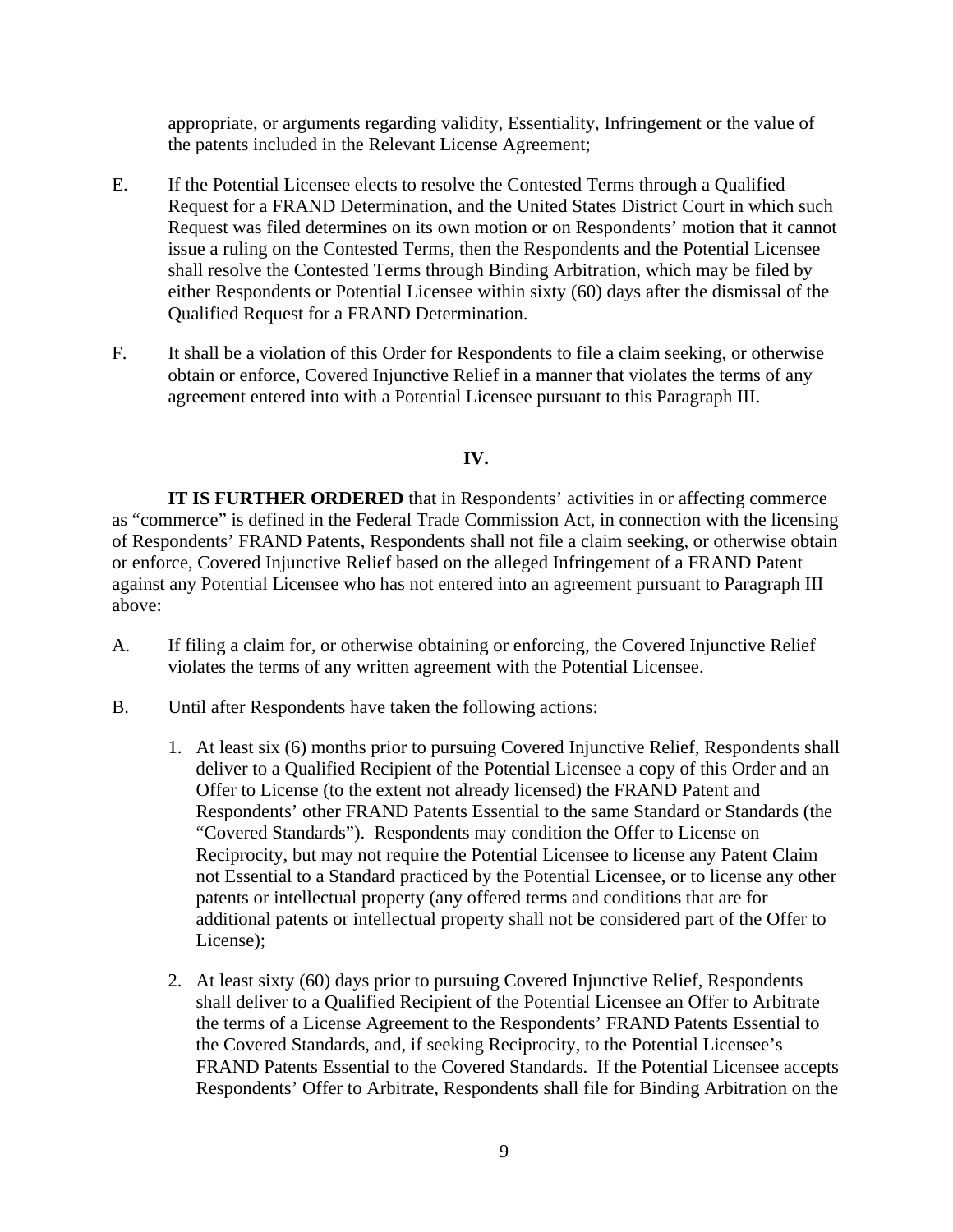following terms and conditions, or on such other terms and conditions as may be mutually agreed to by the parties:

- a) When the Potential Licensee accepts Respondents' Offer to Arbitrate, the Potential Licensee shall state whether it demands Reciprocity;
- b) When Respondents file for arbitration they shall deliver to a Qualified Recipient of the Potential Licensee a proposed License Agreement for the Respondents' FRAND Patents Essential to the Covered Standards, and, if either party is seeking Reciprocity, to the Potential Licensee's FRAND Patents essential to the Covered Standards, in each case to the extent not already licensed;
- c) At or prior to the commencement of arbitration, the Respondents and the Potential Licensee shall file with the Arbitrator a binding and irrevocable undertaking that each shall enter a License Agreement on terms and conditions established by the arbitrator and pay all royalties established under the agreement as if the License Agreement had been effected as of the date arbitration was commenced;
- d) Within sixty (60) days of the commencement of arbitration, the Potential Licensee shall designate all terms of the License Agreement that it contends are inconsistent with Respondents' FRAND Commitments, propose additional or alternative terms the Potential Licensee believes are necessary for the License Agreement to comply with the FRAND Commitments of Respondents, and if applicable the Potential Licensee's FRAND Commitments, and agree to inclusion of all other terms in the final License Agreement;
- e) The arbitrator shall determine whether the terms contested by the Potential Licensee are consistent with the FRAND Commitments of Respondents, and if applicable, the Potential Licensee. The arbitrator shall revise any terms that it finds are not consistent with the relevant FRAND Commitments;
- f) The arbitrator shall set the terms of the final License Agreement; and
- g) Within thirty (30) days after the arbitrator sets the terms of a final License Agreement, the parties shall enter into and execute a License Agreement.
- C. If the Potential Licensee has filed a Qualified Request for a FRAND Determination covering Respondents' FRAND Patents Essential to the Covered Standards no more than seven (7) months after Respondents delivered the Offer to License or three (3) months after Respondents delivered the Offer to Arbitrate, whichever is later, and such Action has not been dismissed upon a Final Ruling; PROVIDED THAT not less than thirty (30) days after the Potential Licensee files the Qualified Request for a FRAND Determination, Respondents may send a proposed License Agreement and a Confirmation Letter (attached as Exhibit A) to a Qualified Recipient of the Potential Licensee. If the Potential Licensee does not deliver written acceptance of the terms in the Confirmation Letter to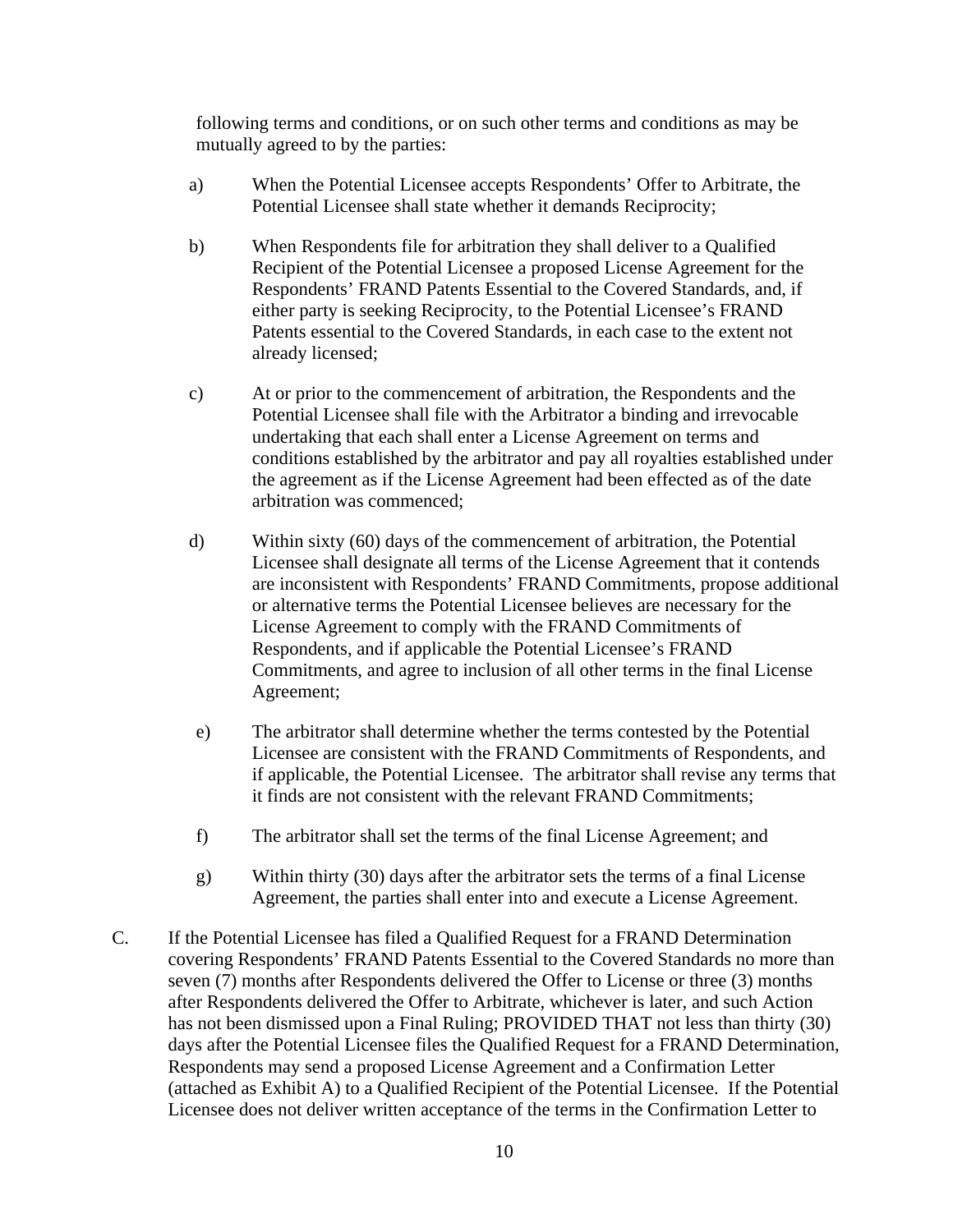the Qualified Recipient of Respondents within sixty (60) days of receipt of the Confirmation Letter, Respondents shall be relieved of their obligations not to file a claim for, or seek or enforce, Covered Injunctive Relief

- D. The Offer to License and an Offer to Arbitrate shall be irrevocable for the following periods:
	- 1. An Offer to License shall be irrevocable until the date of delivery of an Offer to Arbitrate.
	- 2. An Offer to Arbitrate shall be irrevocable until thirty (30) days after Respondents file an Action for Covered Injunctive Relief; PROVIDED HOWEVER, that with respect to Actions containing requests for Covered Injunctive Relief that are pending on the date this Order is issued, the Offer to Arbitrate shall be irrevocable until two (2) months after Respondents deliver an Offer to Arbitrate or, if there is a pending Request for a FRAND Determination covering the same FRAND Patent that is the basis of the request for Covered Injunctive Relief, until there is a Final Ruling on the Request for a FRAND Determination.
- E. Notwithstanding any other provision of this Order, nothing herein shall:
	- 1. prevent or restrict the Potential Licensee and Respondents from negotiating, arbitrating or entering into any License Agreement involving FRAND Patents on any terms or in any manner that is mutually agreed to by the Potential Licensee and Respondents;
	- 2. prevent or restrict Respondents from enforcing any License Agreement entered into prior to the effective date of this Order;
	- 3. as to a Potential Licensee, apply to Respondents' FRAND Patents to the extent already licensed to such Potential Licensee;
	- 4. prevent or restrict Respondents from pursuing relief, claims or defenses other than Covered Injunctive Relief, including damages for infringement and potential enhancements for willful infringement;
	- 5. restrict any party from arguing in any Request for a FRAND Determination that the District Court cannot or should not hear this action on jurisdictional or justiciability grounds or that an alternative forum would be more appropriate; or
	- 6. restrict any party from making arguments in any Request for a FRAND Determination or in Binding Arbitration regarding the validity, Essentiality, Infringement or value of the patents at issue in such proceeding.
- F. Notwithstanding any other provision of the Order, Respondents shall be permitted to file a claim seeking, or otherwise obtain and enforce, Covered Injunctive Relief against a Potential Licensee, if the Potential Licensee is seeking or has sought on or after the date of this Order, Covered Injunctive Relief against a product (including software), device or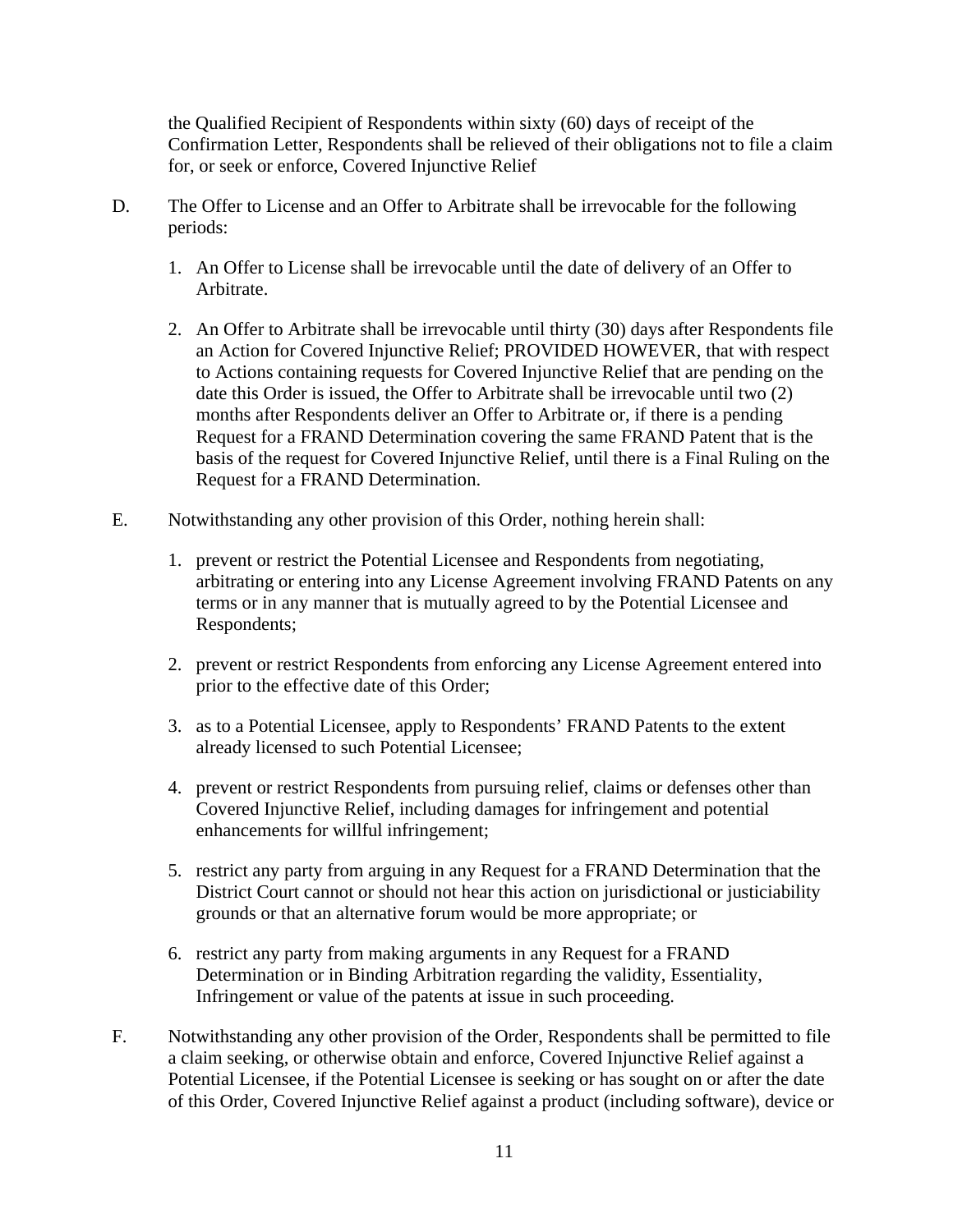service that is made, marketed, distributed or sold by Respondents based on Infringement of the Potential Licensee's FRAND Patent *unless* prior to seeking the Covered Injunctive Relief, the Potential Licensee does one of the following:

- 1. makes Qualified Offers to the party whose infringement forms the basis for the claim of Covered Injunctive Relief ("the alleged infringer") and the alleged infringer has refused both offers; OR
- 2. obtains a Final Ruling on a Request for a FRAND Determination to which the alleged infringer was a party that sets at least the royalty terms for a license to the Standard for which the allegedly infringed FRAND Patents are Essential.
- G. The fact that the final terms determined through Binding Arbitration or a Request for a FRAND Determination may differ from the terms Respondents proposed in an Offer to Arbitrate or an Offer to License shall not, by itself, constitute a violation of this Order.

### **V.**

- A. Respondents shall, within sixty (60) days of receiving a written request by any Potential Licensee for a license to Respondents' FRAND Patents Essential to one or more Standards, provide the Potential Licensee with an Offer to License such FRAND Patents. In making such offer, Respondents shall act in good faith and in conformity with their FRAND Commitments.
- B. Respondents shall not sell or assign any FRAND Patent to any Third Party unless such Third Party agrees: (i) to become a successor to Respondents' FRAND Commitments to the extent the FRAND Patent is subject to such FRAND Commitments, (ii) not to seek Covered Injunctive Relief on the basis of Infringement of the FRAND Patent except to the extent Respondents would be permitted to seek such Covered Injunctive Relief by the terms of this Order, and (iii) to condition further assignment of the FRAND Patent on the assignee agreeing to the terms of this subparagraph V.B.

### **VI.**

### **IT IS FURTHER ORDERED** that:

A. Within thirty (30) days after this Order has been issued, Respondents shall submit to the Commission a verified written report setting forth in detail the manner and form in which it intends to comply, is complying, and has complied with this Order. Respondents shall include in its report, a full description of the efforts being made to comply with the relevant Paragraphs of this Order, including the status of each Action that contained a request for Covered Injunctive Relief as of the date Respondents signed the Agreement Containing Consent Order, a description of all pending requests for Covered Injunctive Relief and how such claims comply with the requirements of this Order, and a description of each sale or assignment of a FRAND Patent and an assurance that such sale or assignment complies with Paragraph V.B. of this Order.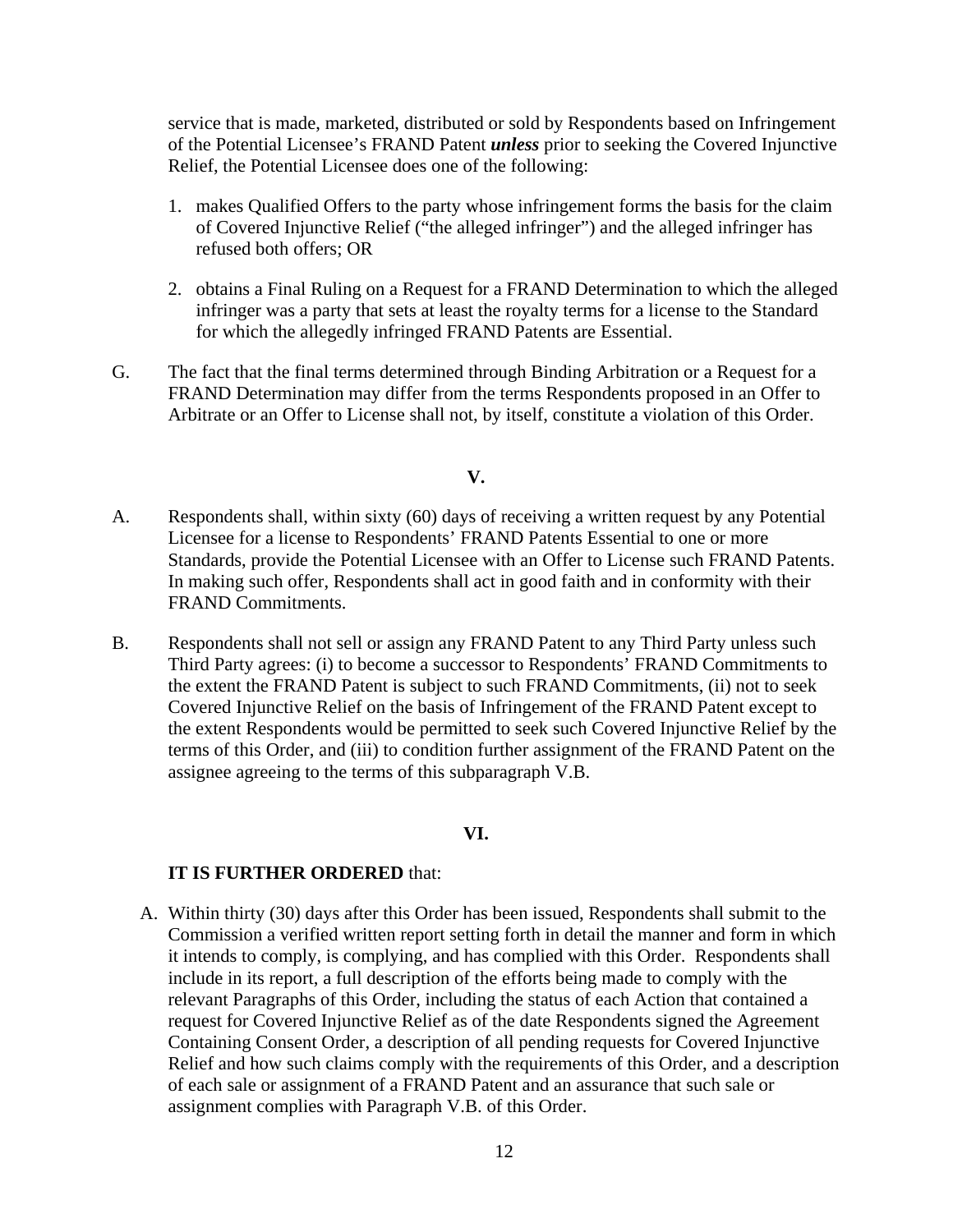B. Beginning twelve (12) months after the date this Order has been issued, and annually thereafter on the anniversary of the date this Order becomes final, for the next nine (9) years, Respondents shall submit to the Commission a verified written report setting forth in detail the manner and form in which it intends to comply, is complying, and has complied with this Order. Respondents shall include in its report, among other things that are required from time to time, a description of all pending claims for Covered Injunctive Relief based on Infringement of a FRAND Patent and a statement of how such claims comply with the requirements of this Order, and a description of each sale or assignment of a FRAND Patents and an assurance that such sale or assignment complies with Paragraph V.B. of this Order.

### **VII.**

**IT IS FURTHER ORDERED** that Respondents shall notify the Commission at least thirty (30) days prior to any proposed:

- A. Dissolution of either Respondent;
- B. Acquisition, merger or consolidation of Respondents; or
- C. any other change in the Respondents including, but not limited to the assignment and the creation or dissolution of other subsidiaries, if such change might affect compliance obligations arising out of this Order.

### **VIII.**

**IT IS FURTHER ORDERED** that, for purposes of determining or securing compliance with this Order, and subject to any legally recognized privilege, and upon written request and upon five (5) days notice to Respondents, Respondents shall, without restraint or interference, permit any duly authorized representative(s) of the Commission:

- A. Access, during business office hours of Respondents and in the presence of counsel, to all facilities and access to inspect and copy all books, ledgers, accounts, correspondence, memoranda and all other records and documents in the possession or under the control of Respondents relating to compliance with this Order, which copying services shall be provided by Respondents at its expense; and
- B. To interview officers, directors, or employees of Respondents, who may have counsel present, regarding such matters.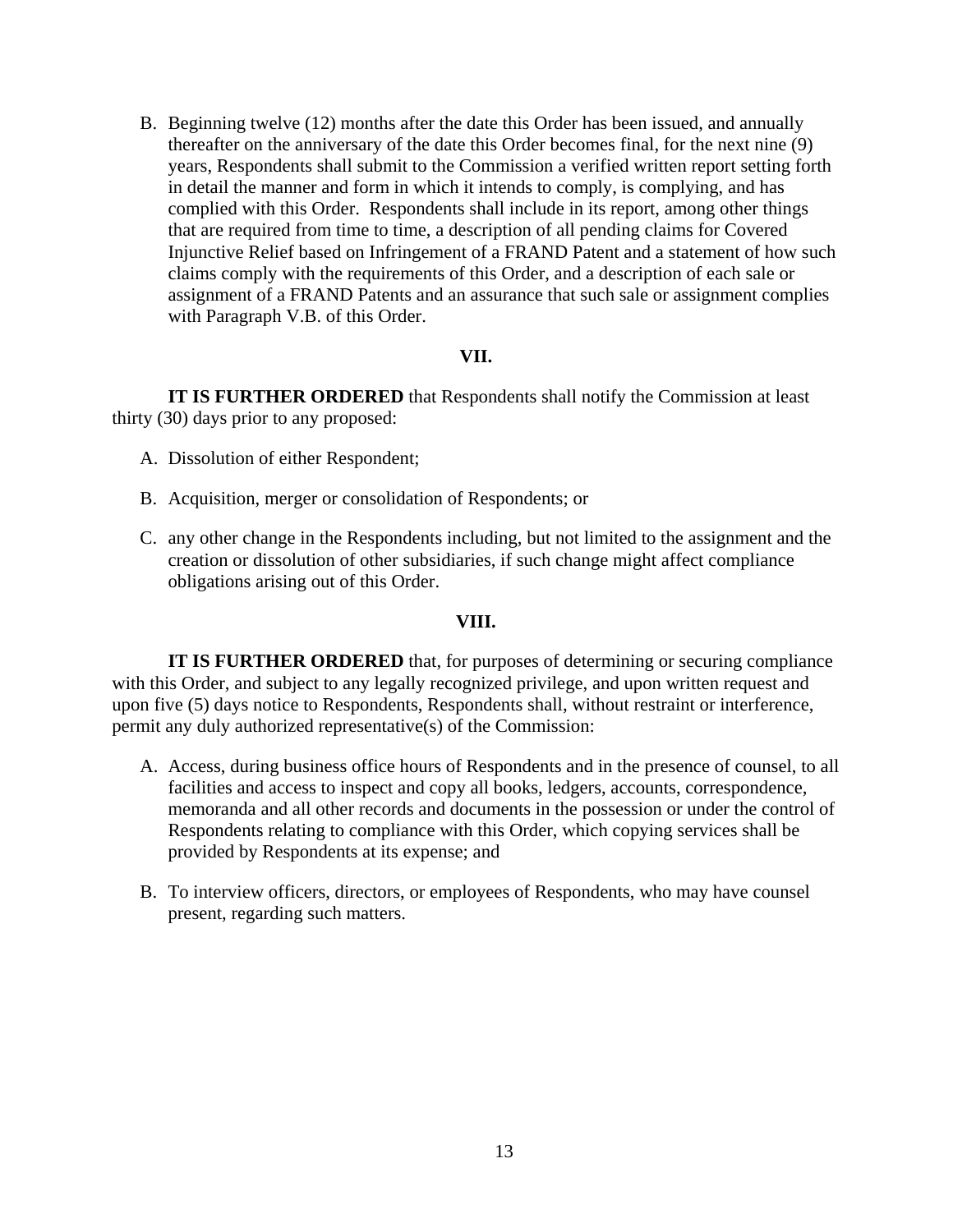## **IX.**

**IT IS FURTHER ORDERED** that this Order shall terminate ten years after its Issuance. By the Commission.

Donald S. Clark

Secretary

SEAL

ISSUED: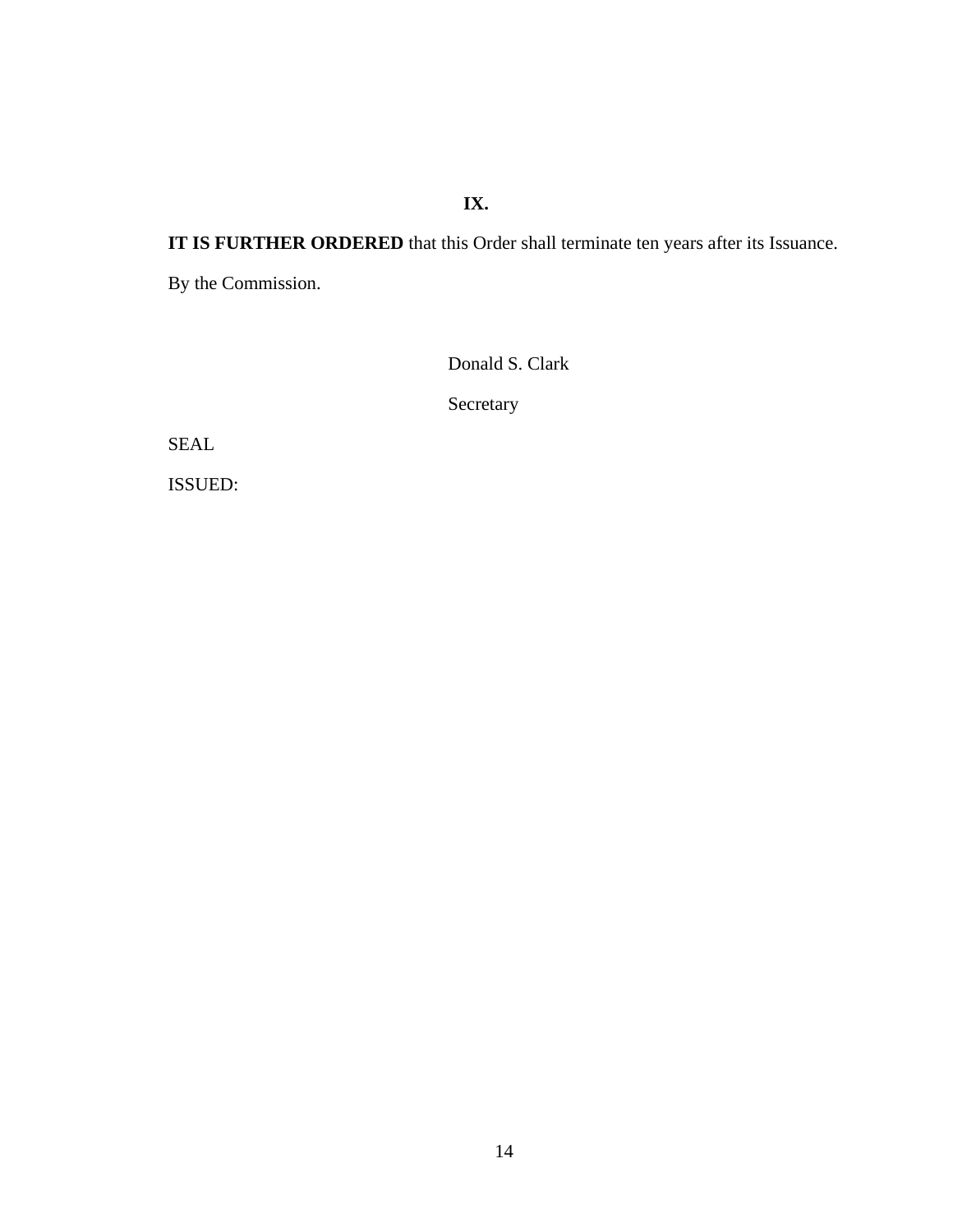In re Motorola Mobility LLC and Google Inc.

Exhibit A

Confirmation Letter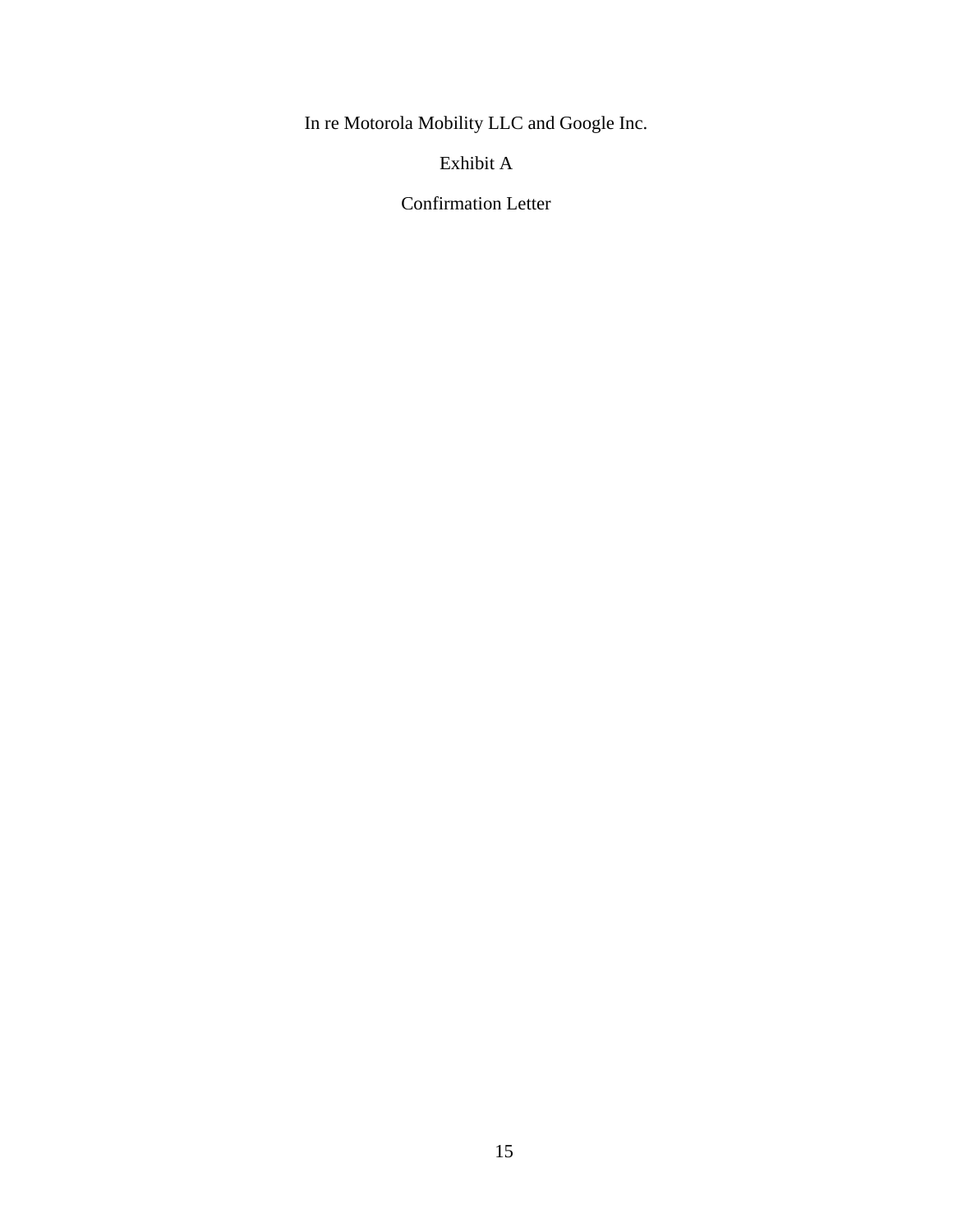### Exhibit A

## [DATE]

## [COUNSEL REPRESENTING POTENTIAL LICENSEE IN QUALIFIED REQUEST FOR A FRAND DETERMINATION]

## [POTENTIAL LICENSEE]

## Dear [COUNSEL],

I am sending this letter on behalf of Google Inc. and its wholly-owned subsidiary Motorola Mobility LLC. This letter is required by the Federal Trade Commission's Decision and Order in *In the Matter of Motorola Mobility LLC and Google Inc.,* Docket No. C-xxxx ("the Order"), to which Google Inc. and Motorola Mobility agreed as a settlement with the FTC. Your court action [ACTION] is a Qualified Request for a FRAND Determination under the terms of the Order. As required by the Order, attached is copy of the Order. All capitalized terms in this letter refer to terms defined in the Order. **Please read the Order carefully. If anything in this letter conflicts with the terms in the Order, the terms in the Order apply.** 

I am also sending a proposed License Agreement that Google is ready and willing to execute. The proposed License Agreement grants a global license to all Google's FRAND Patents that are Essential to the Standard(s) included in [ACTION], specifically [IDENTIFY STANDARDS] to the extent not already licensed. [If Google is seeking reciprocity, add "Google is seeking Reciprocity as permitted in Google's relevant FRAND Commitments. Therefore, the proposed License Agreement also includes a license to all [POTENTIAL LICENSEE'S] FRAND Patents that are Essential to the same Standard $(s)$ ."

Under the Order, Google generally cannot seek an injunction or exclusion order against [POTENTIAL LICENSEE] while the above action is ongoing. However, Google can demand that, **as a condition of not seeking an injunction or exclusion order**, Google and the Potential Licensee make the following binding commitments that cannot be revoked:

- 1. Google and the Potential Licensee will abide by all licensing and royalty terms set by a Final Ruling in [ACTION];
- 2. Google and the Potential License will pay royalties set by a Final Ruling in [ACTION] as though the license for which the royalties are set was in place from the date the action was filed; and
- 3. Within sixty (60) days of receiving or sending this letter, as applicable, Google and the Potential Licensee will identify in writing to the other party all terms in the attached proposed License Agreement that the sending party is willing to include in a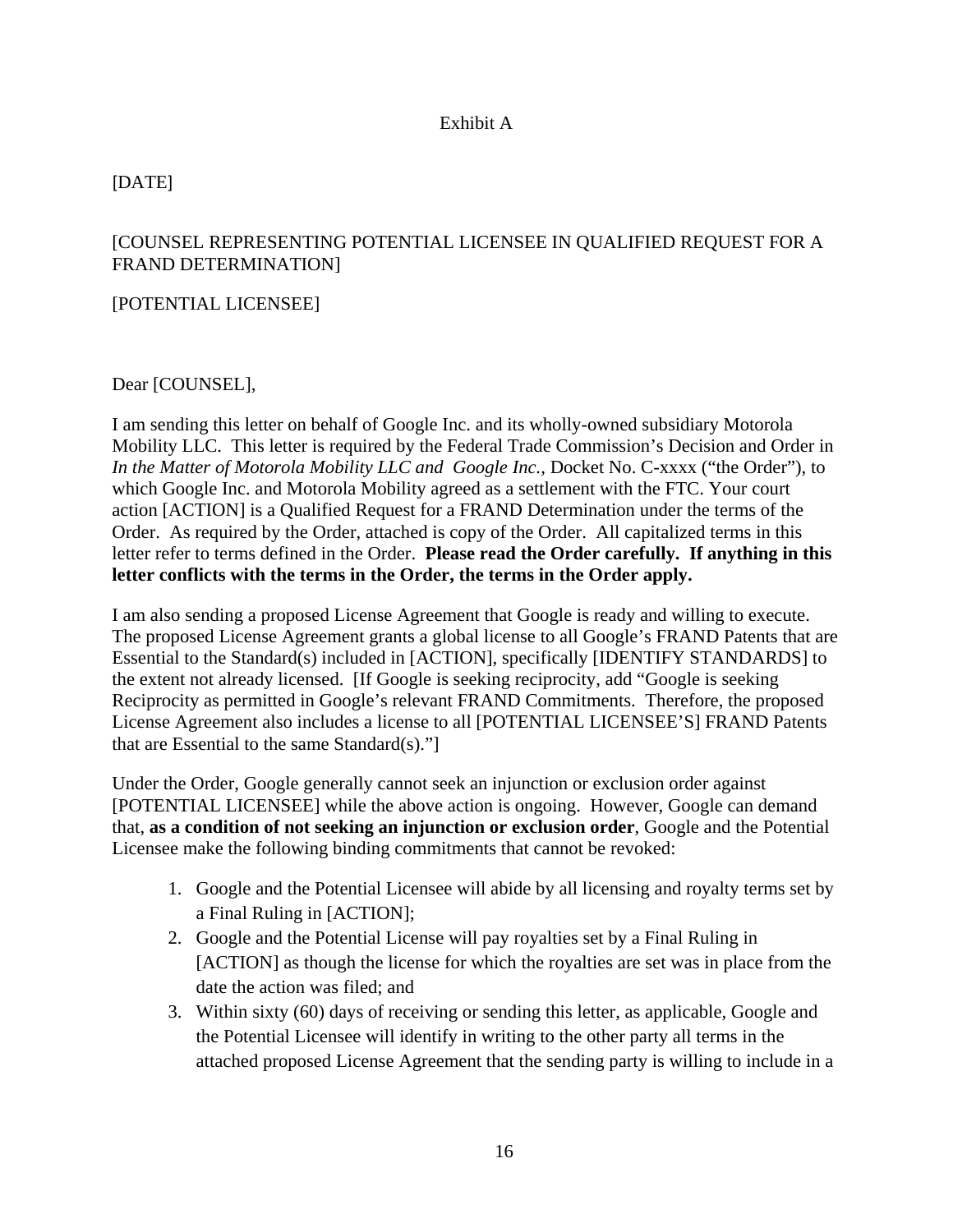final License Agreement that also includes the terms and royalties set by a Final Ruling in [ACTION].

**Nothing in this letter restricts the ability of any party to present any evidence or make any legal arguments in [ACTION], or any other forum, including without limitation, arguments regarding validity, Essentiality, infringement or the value of any patents included in the proposed License Agreement or at issue in [ACTION], or any arguments that the court cannot or should not hear [ACTION] on jurisdictional or justiciability grounds or because an alternative forum would be more appropriate.** 

Please Note: IF YOU DO NOT SIGN THIS LETTER AND DELIVER IT TO [NAME, ADDRESS AND PHONE NUMBER OF GOOGLE'S DESIGNATED RECIPIENT] **WITHIN 60 DAYS FROM RECEIPT, I.E. BY \_\_\_\_\_\_\_\_\_\_\_, GOOGLE MAY BE ABLE TO SEEK AN INJUNCTION OR EXCLUSION ORDER AGAINST YOU WITHOUT VIOLATING THE ORDER.** 

Sincerely,

[QUALIFIED REPRESENTATIVE]

GOOGLE INC.

COUNTER-SIGNATURE

\_\_\_\_\_\_\_\_\_\_\_\_\_\_\_\_\_\_\_\_\_\_\_\_\_\_\_

[NAME]

[CHIEF EXECUTIVE OFFICER, GENERAL COUNSEL OR OUTSIDE COUNSEL]

[POTENTIAL LICENSEE]

# *WHEN SIGNED BY BOTH GOOGLE AND [POTENTIAL LICENSEE] THIS LETTER SHALL CONSTITUTE A BINDING AND IRREVOCABLE COMMITMENT BY BOTH PARTIES TO ABIDE BY THE TERMS OF THIS LETTER*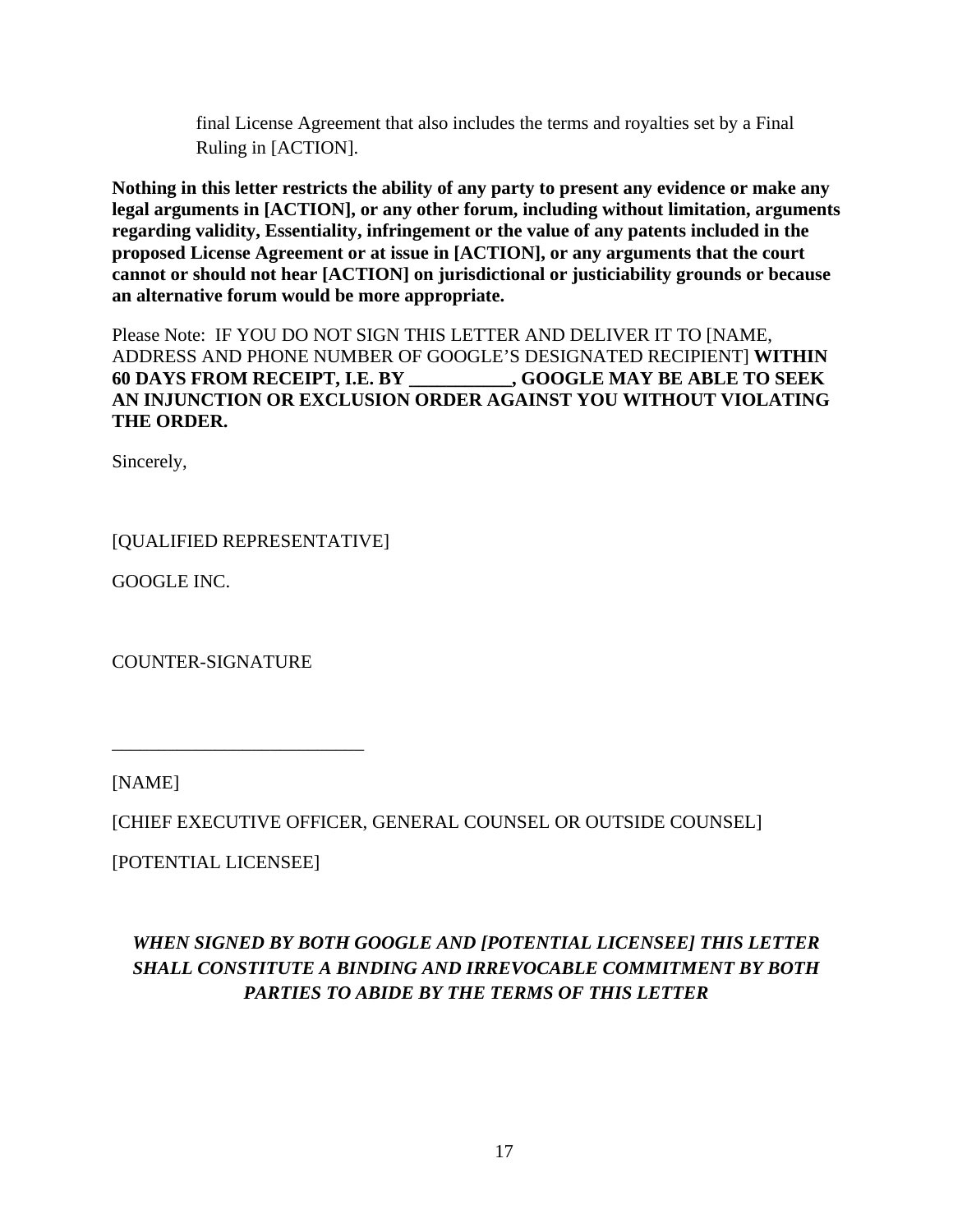In re Motorola Mobility LLC and Google Inc.

Exhibit B

FRAND Term Letter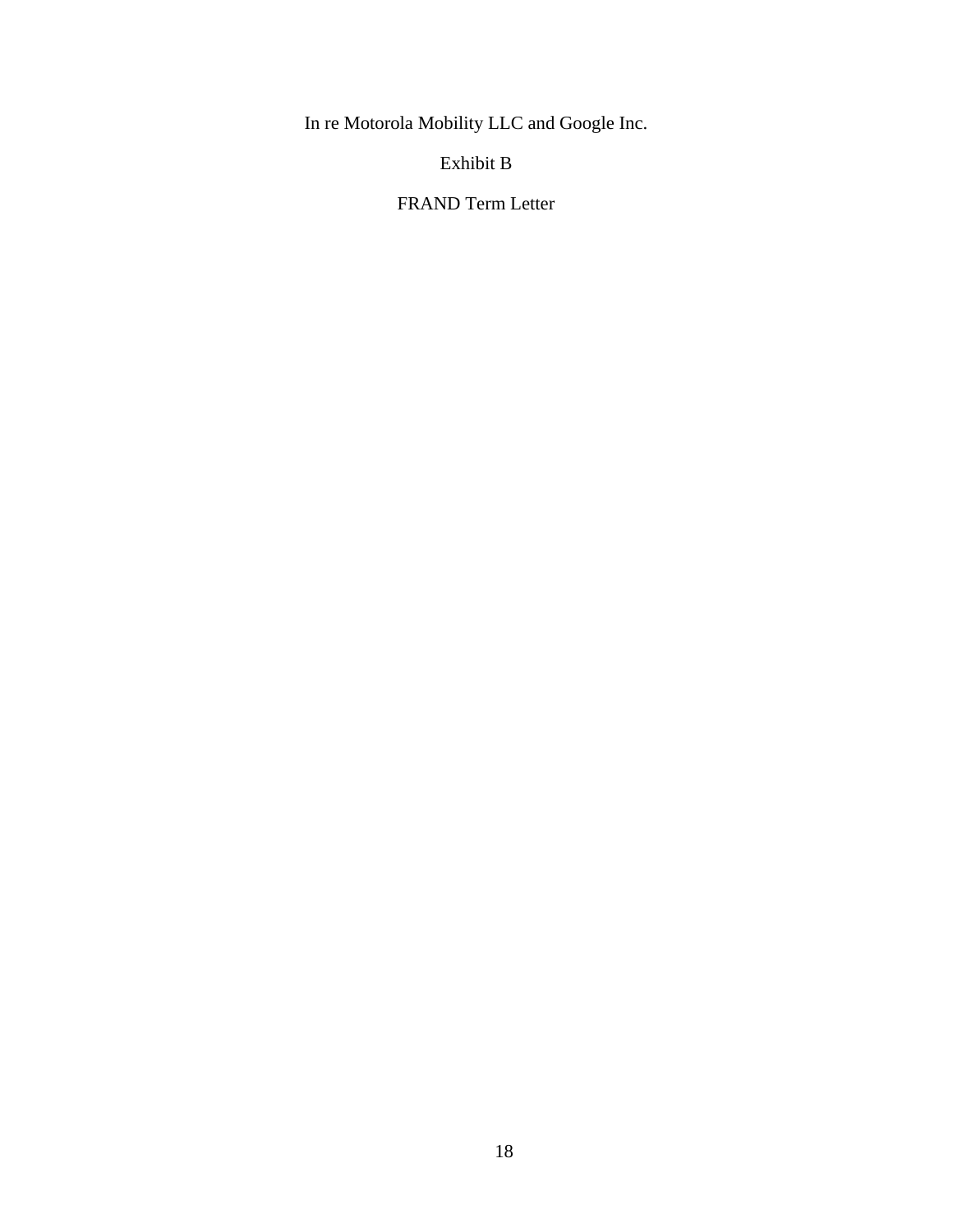### Exhibit B

[DATE]

## [QUALIFIED RECIPIENT OF POTENTIAL LICENSEE]

[POTENTIAL LICENSEE]

## Dear [COUNSEL],

I am sending this letter on behalf of Google Inc. and its wholly-owned subsidiary Motorola Mobility LLC ("Google"). The Federal Trade Commission and Google reached a settlement that resulted in the Federal Trade Commission issuing an Order in *In the Matter of Motorola Mobility LLC and Google Inc.,* Docket No. C-xxxx ("the Order"). Attached is copy of the Order. All capitalized terms in this letter refer to terms defined in the Order. **Please read the Order carefully. If anything in this letter conflicts with the terms in the Order, the terms in the Order apply.** 

Under the Order, Google generally cannot seek an injunction or exclusion order against you for using Google's patented technology to comply with a Standard published by a standard-setting organization such as ETSI, IEEE or ITU if Google has made a FRAND Commitment covering that technology and you are willing and able to pay Google fair and reasonable royalties. However, Google can demand that, **as a condition of not seeking an injunction or exclusion order**, Google and you agree to the following binding commitments that cannot be revoked:

Google and the [POTENTIAL LICENSEE] agree to license each other's patents that are Essential to complying with [STANDARD OR STANDARDS] that each uses on terms that are fair and reasonable and that comply with each party's FRAND Commitments.

**Nothing in this letter restricts the ability of you or Google to present any evidence or make any legal arguments in any forum, including without limitation, arguments regarding validity, Essentiality, infringement or the value of any patents, or any arguments that any forum court cannot or should not hear a particular matter on jurisdictional or justiciability grounds or because an alternative forum would be more appropriate.** 

Please Note: IF YOU DO NOT SIGN THIS LETTER AND DELIVER IT TO [NAME, ADDRESS AND PHONE NUMBER OF GOOGLE'S DESIGNATED RECIPIENT] **WITHIN 30 DAYS FROM RECEIPT, I.E. BY \_\_\_\_\_\_\_\_\_\_\_, GOOGLE MAY BE ABLE TO SEEK**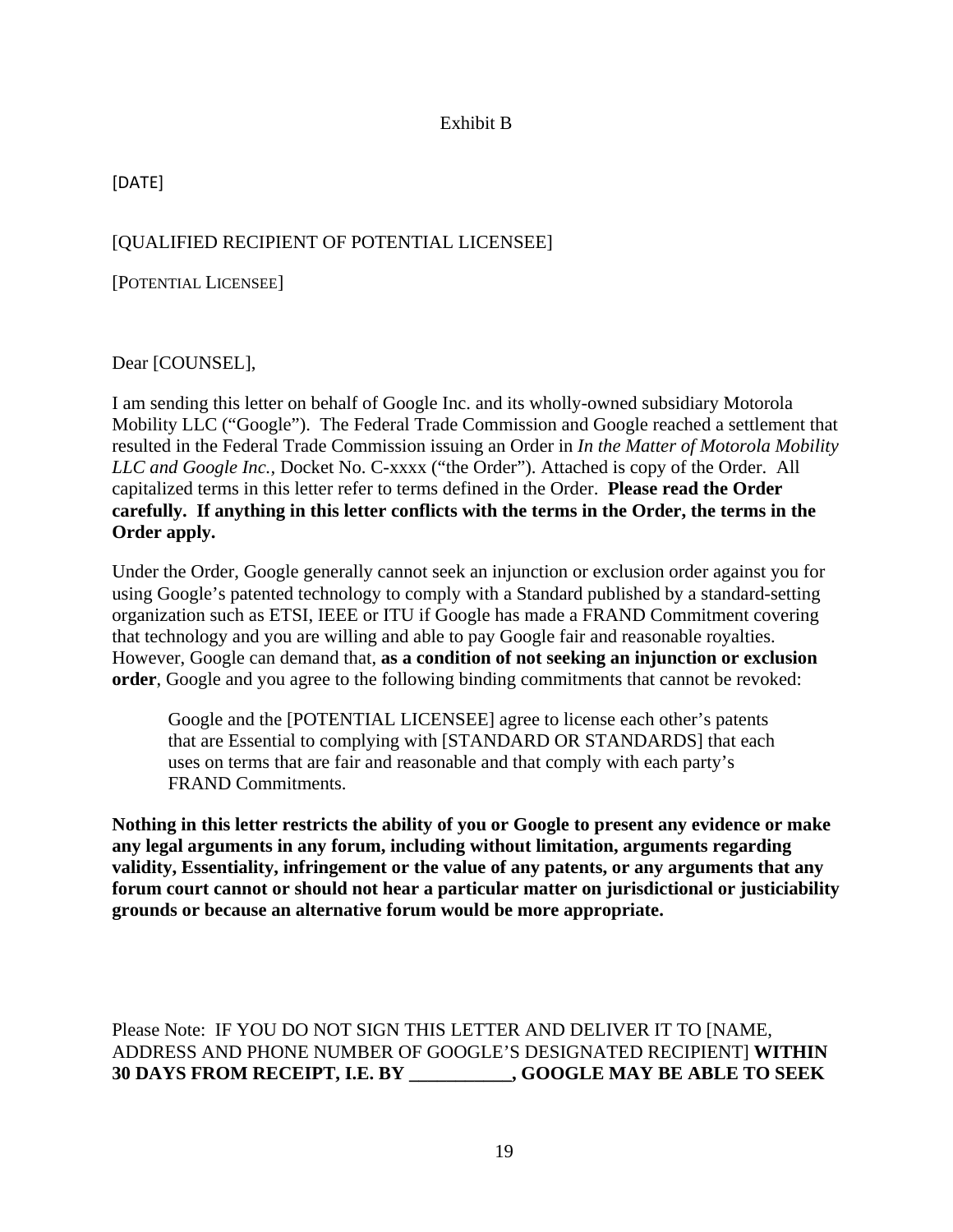## **AN INJUNCTION OR EXCLUSION ORDER AGAINST YOU WITHOUT VIOLATING THE FTC's ORDER.**

Sincerely,

[QUALIFIED REPRESENTATIVE]

GOOGLE INC.

COUNTER-SIGNATURE

[NAME]

[CHIEF EXECUTIVE OFFICER, GENERAL COUNSEL OR OUTSIDE COUNSEL]

[POTENTIAL LICENSEE]

\_\_\_\_\_\_\_\_\_\_\_\_\_\_\_\_\_\_\_\_\_\_\_\_\_\_\_

# *WHEN SIGNED BY BOTH GOOGLE AND [POTENTIAL LICENSEE] THIS LETTER SHALL CONSTITUTE A BINDING AND IRREVOCABLE COMMITMENT BY BOTH PARTIES TO ABIDE BY THE TERMS OF THIS LETTER*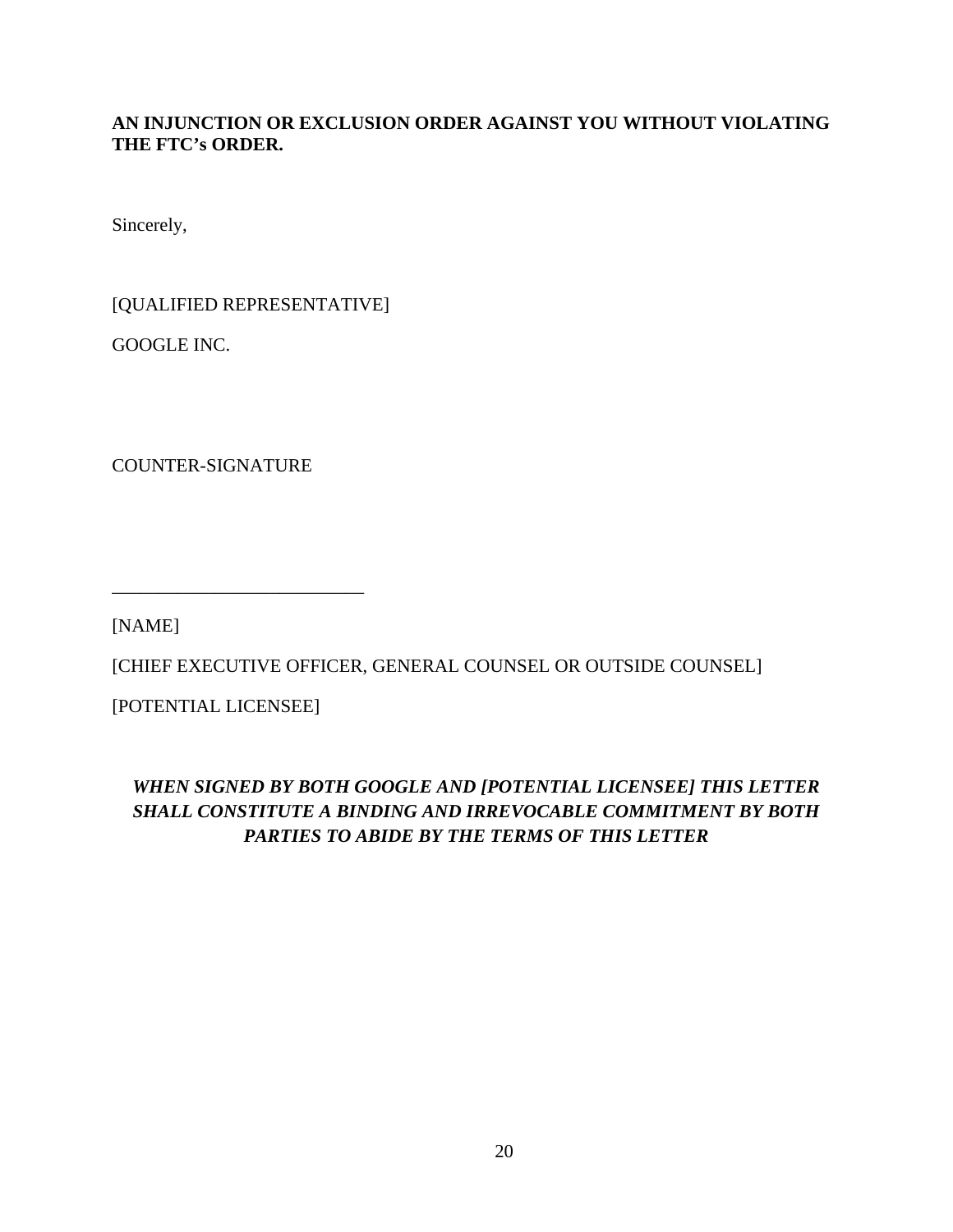In re Motorola Mobility LLC and Google Inc.

Exhibit C

Section 15 (Definitions)

ETSI Rules of Procedure, 30 November 2011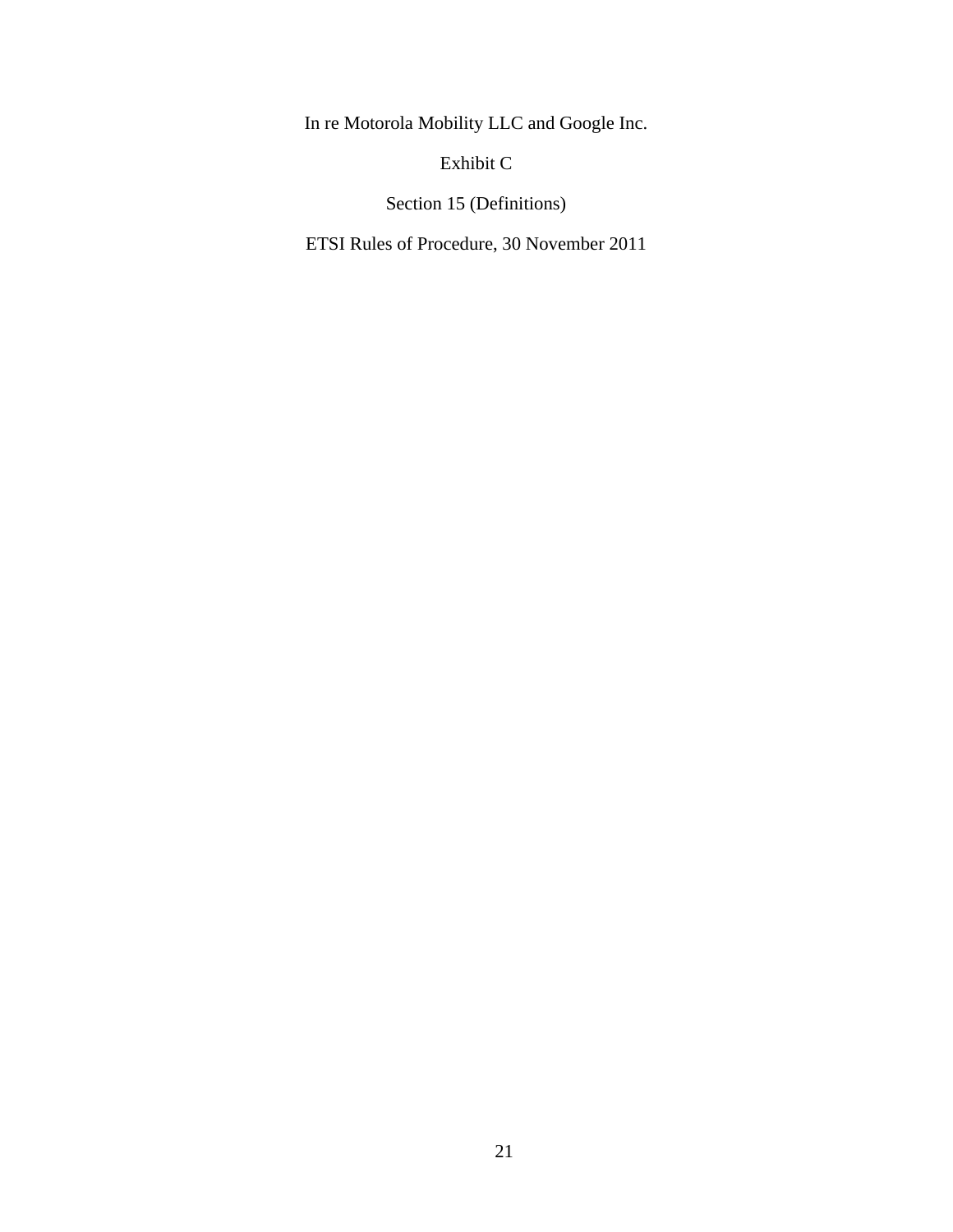#### **Page 34 ETSI Rules of Procedure, 30 November 2011**

### **Annex 6: ETSI Intellectual Property Rights Policy**

#### **1 Introduction**

The General Assembly of ETSI has established the following Intellectual Property Rights POLICY.

#### **2 Definitions**

Terms in the POLICY which are written in capital letters shall have the meaning set forth in Clause 15 entitled DEFINITIONS.

### **3 Policy Objectives**

- 3.1 It is ETSI's objective to create STANDARDS and TECHNICAL SPECIFICATIONS that are based on solutions which best meet the technical objectives of the European telecommunications sector, as defined by the General Assembly. In order to further this objective the ETSI IPR POLICY seeks to reduce the risk to ETSI, MEMBERS, and others applying ETSI STANDARDS and TECHNICAL SPECIFICATIONS, that investment in the preparation, adoption and application of STANDARDS could be wasted as a result of an ESSENTIAL IPR for a STANDARD or TECHNICAL SPECIFICATION being unavailable. In achieving this objective, the ETSI IPR POLICY seeks a balance between the needs of standardization for public use in the field of telecommunications and the rights of the owners of IPRs.
- 3.2 IPR holders whether members of ETSI and their AFFILIATES or third parties, should be adequately and fairly rewarded for the use of their IPRs in the implementation of STANDARDS and TECHNICAL SPECIFICATIONS.
- 3.3 ETSI shall take reasonable measures to ensure, as far as possible, that its activities which relate to the preparation, adoption and application of STANDARDS and TECHNICAL SPECIFICATIONS, enable STANDARDS and TECHNICAL SPECIFICATIONS to be available to potential users in accordance with the general principles of standardization.

### **4 Disclosure of IPRs**

- 4.1 Subject to Clause 4.2 below, each MEMBER shall use its reasonable endeavours, in particular during the development of a STANDARD or TECHNICAL SPECIFICATION where it participates, to inform ETSI of ESSENTIAL IPRs in a timely fashion. In particular, a MEMBER submitting a technical proposal for a STANDARD or TECHNICAL SPECIFICATION shall, on a bona fide basis, draw the attention of ETSI to any of that MEMBER's IPR which might be ESSENTIAL if that proposal is adopted.
- 4.2 The obligations pursuant to Clause 4.1 above do however not imply any obligation on MEMBERS to conduct IPR searches.
- 4.3 The obligations pursuant to Clause 4.1 above are deemed to be fulfilled in respect of all existing and future members of a PATENT FAMILY if ETSI has been informed of a member of this PATENT FAMILY in a timely fashion. Information on other members of this PATENT FAMILY, if any, may be voluntarily provided.

### **5 Procedures for Committees**

ETSI shall establish guidelines for the chairmen of COMMITTEES with respect to ESSENTIAL IPRs.

### **6 Availability of Licences**

6.1 When an ESSENTIAL IPR relating to a particular STANDARD or TECHNICAL SPECIFICATION is brought to the attention of ETSI, the Director-General of ETSI shall immediately request the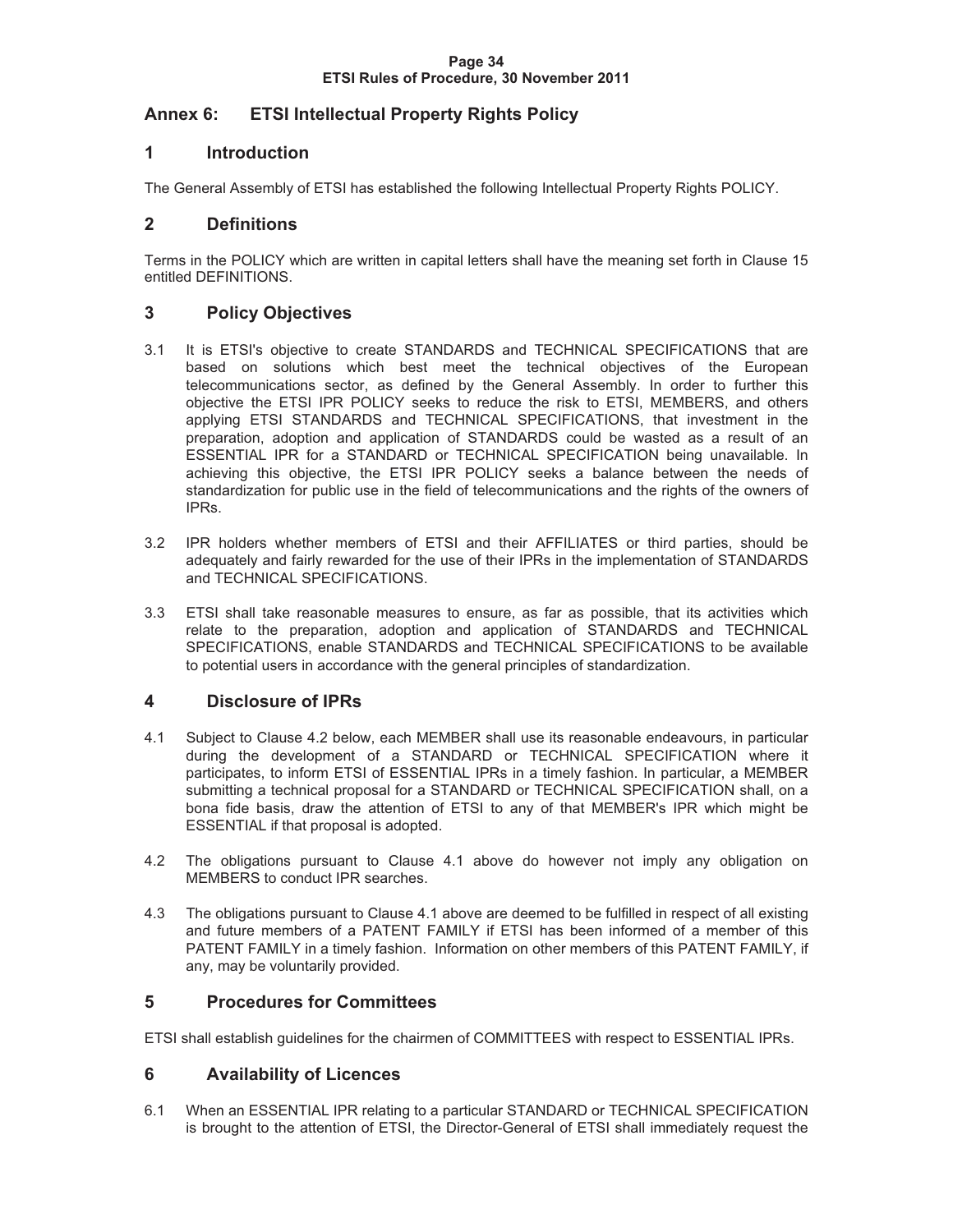#### **Page 35 ETSI Rules of Procedure, 30 November 2011**

owner to give within three months an irrevocable undertaking in writing that it is prepared to grant irrevocable licences on fair, reasonable and non-discriminatory terms and conditions under such IPR to at least the following extent:

- $\bullet$  MANUFACTURE, including the right to make or have made customized components and sub-systems to the licensee's own design for use in MANUFACTURE;
- $\bullet$ sell, lease, or otherwise dispose of EQUIPMENT so MANUFACTURED;
- $\bullet$ repair, use, or operate EQUIPMENT; and
- $\blacksquare$ use METHODS.

 The above undertaking may be made subject to the condition that those who seek licences agree to reciprocate.

 In the event a MEMBER assigns or transfers ownership of an ESSENTIAL IPR that it disclosed to ETSI, the MEMBER shall exercise reasonable efforts to notify the assignee or transferee of any undertaking it has made to ETSI pursuant to Clause 6 with regard to that ESSENTIAL IPR.

- 6.2 An undertaking pursuant to Clause 6.1 with regard to a specified member of a PATENT FAMILY shall apply to all existing and future ESSENTIAL IPRs of that PATENT FAMILY unless there is an explicit written exclusion of specified IPRs at the time the undertaking is made. The extent of any such exclusion shall be limited to those explicitly specified IPRs.
- 6.3 As long as the requested undertaking of the IPR owner is not granted, the COMMITTEE Chairmen should, if appropriate, in consultation with the ETSI Secretariat use their judgment as to whether or not the COMMITTEE should suspend work on the relevant parts of the STANDARD or TECHNICAL SPECIFICATION until the matter has been resolved and/or submit for approval any relevant STANDARD or TECHNICAL SPECIFICATION.
- 6.4 At the request of the European Commission and/or EFTA, initially for a specific STANDARD or TECHNICAL SPECIFICATION or a class of STANDARDS/TECHNICAL SPECIFICATIONS, ETSI shall arrange to have carried out in a competent and timely manner an investigation including an IPR search, with the objective of ascertaining whether IPRs exist or are likely to exist which may be or may become ESSENTIAL to a proposed STANDARD or TECHNICAL SPECIFICATIONS and the possible terms and conditions of licences for such IPRs. This shall be subject to the European Commission and/or EFTA meeting all reasonable expenses of such an investigation, in accordance with detailed arrangements to be worked out with the European Commission and/or EFTA prior to the investigation being undertaken.

### **6bis Use of the IPR Licensing Declaration Forms**

MEMBERS shall use one of the ETSI IPR Licensing Declaration forms at the Appendix to this ETSI IPR Policy to make their IPR licensing declarations.

#### **7 Information on IPR by ETSI**

- 7.1 Any published STANDARD or TECHNICAL SPECIFICATION shall include information pertaining to ESSENTIAL IPRs which are brought to the attention of ETSI prior to such publication.
- 7.2 ETSI shall establish appropriate procedures to allow access to information at any time with respect to ESSENTIAL IPRs which have been brought to the attention of ETSI.

#### **8 Non-availability of Licences**

8.1 Non-availability of licences prior to the publication of a STANDARD or a TECHNICAL **SPECIFICATION**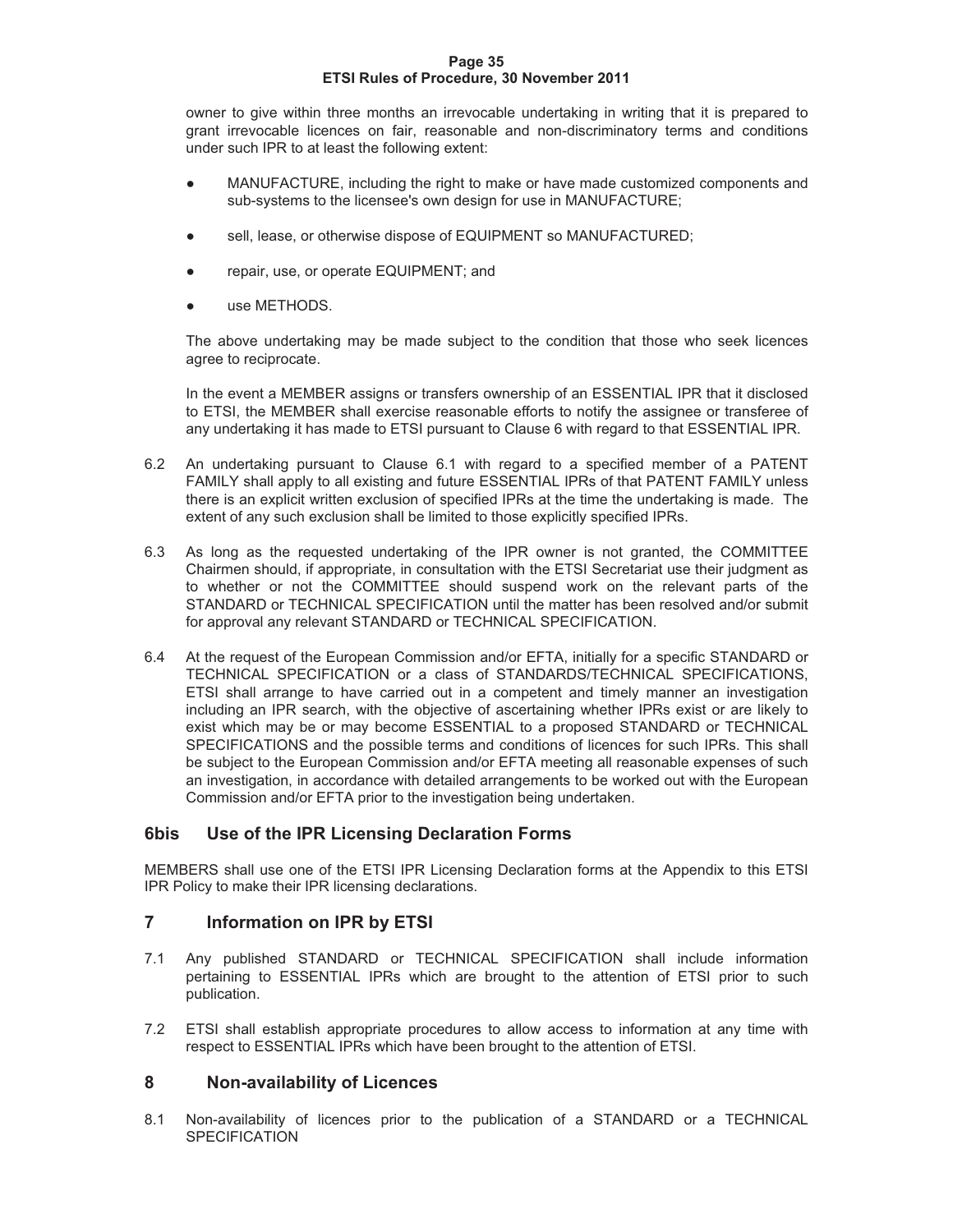#### **Page 36 ETSI Rules of Procedure, 30 November 2011**

8.1.1 Existence of a viable alternative technology

 Where prior to the publication of a STANDARD or a TECHNICAL SPECIFICATION an IPR owner informs ETSI that it is not prepared to license an IPR in respect of a STANDARD or TECHNICAL SPECIFICATION in accordance with Clause 6.1 above, the General Assembly shall review the requirement for that STANDARD or TECHNICAL SPECIFICATION and satisfy itself that a viable alternative technology is available for the STANDARD or TECHNICAL SPECIFICATION which:

- $\bullet$ is not blocked by that IPR; and
- $\bullet$ satisfies ETSI's requirements.
- 8.1.2 Non-existence of a viable alternative technology

 Where, in the opinion of the General Assembly, no such viable alternative technology exists, work on the STANDARD or TECHNICAL SPECIFICATION shall cease, and the Director-General of ETSI shall observe the following procedure:

- a) If the IPR owner is a MEMBER,
	- i) the Director-General of ETSI shall request that MEMBER to reconsider its position.
	- ii) If that MEMBER however decides not to withdraw its refusal to license the IPR, it shall then inform the Director-General of ETSI of its decision and provide a written explanation of its reasons for refusing to license that IPR, within three months of its receipt of the Director-General's request.
	- iii) The Director-General of ETSI shall then send the MEMBER's explanation together with relevant extracts from the minutes of the General Assembly to the ETSI Counsellors for their consideration.
- b) If the IPR owner is a third party,
	- i) the Director-General of ETSI shall, wherever appropriate, request full supporting details from any MEMBER who has complained that licences are not available in accordance with Clause 6.1 above and/or request appropriate MEMBERS to use their good offices to find a solution to the problem.
	- ii) Where this does not lead to a solution the Director-General of ETSI shall write to the IPR owner concerned for an explanation and request ultimately that licences be granted according to Clause 6.1 above.
	- iii) Where the IPR owner refuses the Director-General's request and decides not to withdraw its refusal to license the IPR or does not answer the letter within three months after the receipt of the Director-General's request, the Director-General shall then send the IPR owner's explanation, if any, together with relevant extracts from the minutes of the General Assembly to the ETSI Counsellors for their consideration.
- 8.1.3 Prior to any decision by the General Assembly, the COMMITTEE should in consultation with the ETSI Secretariat use their judgment as to whether or not the COMMITTEE should pursue development of the concerned parts of the STANDARD or a TECHNICAL SPECIFICATION based on the non-available technology and should look for alternative solutions.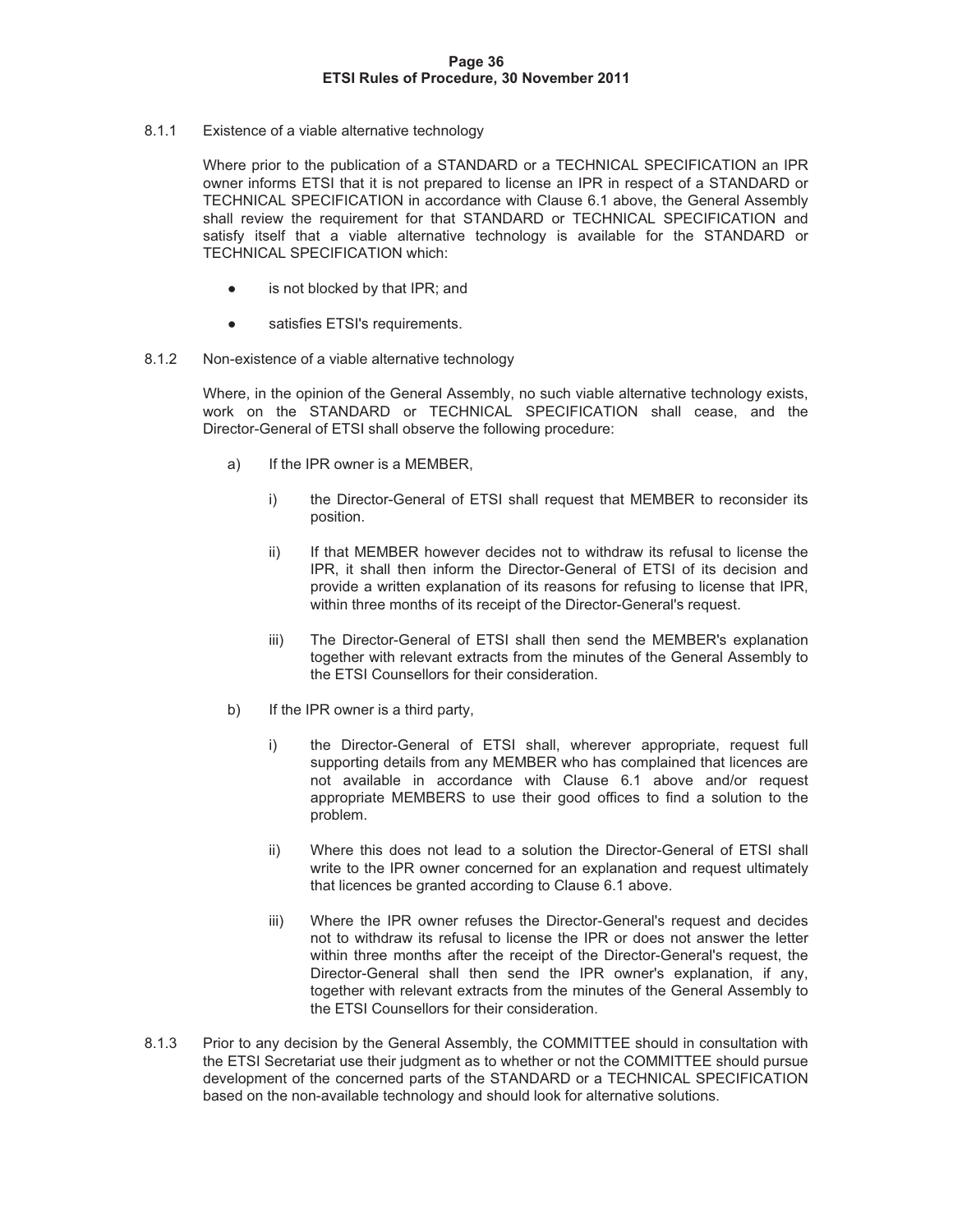#### **Page 37 ETSI Rules of Procedure, 30 November 2011**

8.2 Non-availability of licences after the publication of a STANDARD or a TECHNICAL **SPECIFICATION** 

 Where, in respect of a published STANDARD or TECHNICAL SPECIFICATION, ETSI becomes aware that licences are not available from an IPR owner in accordance with Clause 6.1 above, that STANDARD or TECHNICAL SPECIFICATION shall be referred to the Director-General of ETSI for further consideration in accordance with the following procedure:

- i) The Director-General shall request full supporting details from any MEMBER or third party who has complained that licences are not available in accordance with Clause 6.1 above.
- ii) The Director-General shall write to the IPR owner concerned for an explanation and request that licences be granted according to Clause 6.1 above. Where the concerned IPR owner is a MEMBER, it shall inform the Director-General of ETSI of its decision and provide a written explanation of its reasons in case of continuing refusal to license that IPR.
- iii) Where the IPR owner refuses the Director-General's request or does not answer the letter within three months, the Director-General shall inform the General Assembly and, if available, provide the General Assembly with the IPR owner's explanation for consideration. A vote shall be taken in the General Assembly on an individual weighted basis to immediately refer the STANDARD or TECHNICAL SPECIFICATION to the relevant COMMITTEE to modify it so that the IPR is no longer ESSENTIAL.
- iv) Where the vote in the General Assembly does not succeed, then the General Assembly shall, where appropriate, consult the ETSI Counsellors with a view to finding a solution to the problem. In parallel, the General Assembly may request appropriate MEMBERS to use their good offices to find a solution to the problem.
- v) Where (iv) does not lead to a solution, then the General Assembly shall request the European Commission to see what further action may be appropriate, including nonrecognition of the STANDARD or TECHNICAL SPECIFICATION in question.

 In carrying out the foregoing procedure due account shall be taken of the interest of the enterprises that have invested in the implementation of the STANDARD or TECHNICAL SPECIFICATION in question.

#### **9 ETSI ownership of IPRs**

- 9.1 The ownership of the copyright in STANDARDS and TECHNICAL SPECIFICATIONS documentation and reports created by ETSI or any of its COMMITTEES shall vest in ETSI but due acknowledgement shall be given to copyrights owned by third parties that are identifiable in ETSI copyrighted works.
- 9.2 In general, in the absence of any exceptional circumstances, where SOFTWARE is included in any element of a STANDARD or TECHNICAL SPECIFICATION there shall be no requirement to use that SOFTWARE for any purpose in order for an implementation to conform to the STANDARD or TECHNICAL SPECIFICATION.
- 9.2.1 Without prejudice to Clause 9.1, any MEMBER contributing SOFTWARE for inclusion in a STANDARD or TECHNICAL SPECIFICATION hereby grants, without monetary compensation or any restriction other than as set out in this Clause 9.2.1, an irrevocable, non-exclusive, worldwide, royalty-free, sub-licensable copyright licence to prepare derivative works of (including translations, adaptations, alterations) the contributed SOFTWARE and reproduce, display, distribute and execute the contributed SOFTWARE and derivative works for the following limited purposes: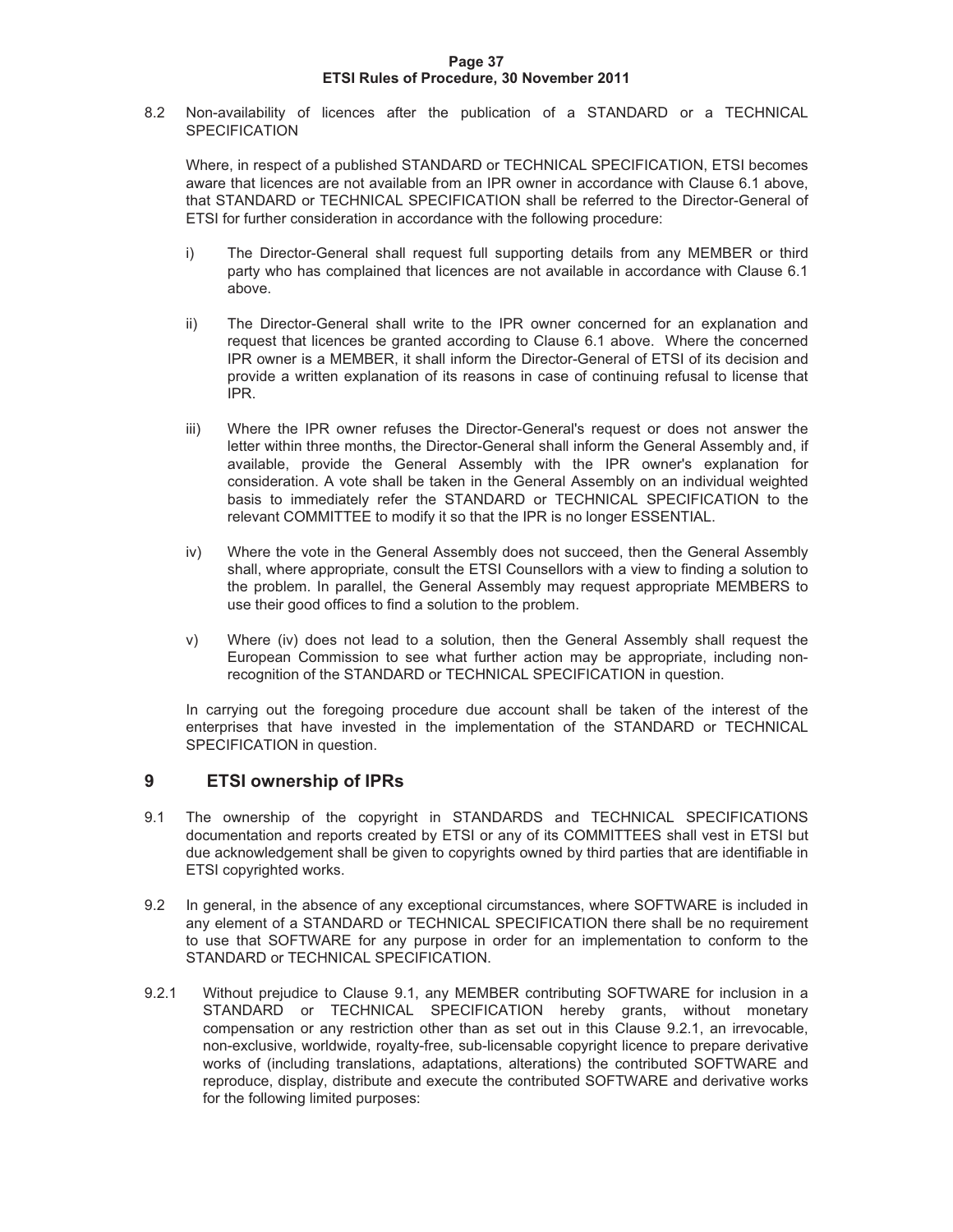#### **Page 38 ETSI Rules of Procedure, 30 November 2011**

- a) to ETSI and MEMBERS to evaluate the SOFTWARE and any derivative works thereof for determining whether to support the inclusion of the SOFTWARE in that STANDARD or TECHNICAL SPECIFICATION;
- b) to ETSI to publish the SOFTWARE in that STANDARD or TECHNICAL SPECIFICATION; and
- c) to any implementer of that STANDARD or TECHNICAL SPECIFICATION to evaluate the SOFTWARE and any derivative works thereof for inclusion in its implementation of that STANDARD or TECHNICAL SPECIFICATION, and to determine whether its implementation conforms with that STANDARD or TECHNICAL SPECIFICATION.
- 9.2.2 (i) The copyright licence granted in Clause 9.2.1 shall also extend to any implementer of that STANDARD or TECHNICAL SPECIFICATION for the purpose of using the SOFTWARE in any compliant implementation unless (ii) the contributing MEMBER gives an irrevocable undertaking in writing at the time of contribution that it is prepared to grant an irrevocable copyright licence on fair, reasonable and non-discriminatory terms and conditions for the purpose of using the SOFTWARE in any compliant implementation.
- 9.2.3 Any MEMBER contributing SOFTWARE for inclusion in a STANDARD or TECHNICAL SPECIFICATION represents and warrants that to the best of its knowledge, it has the necessary copyright rights to license that contribution under Clause 9.2.1 and 9.2.2 to ETSI, MEMBERS and implementers of the STANDARD or TECHNICAL SPECIFICATION.

 Other than as expressly provided in this Clause 9.2.3: (1) SOFTWARE contributed for inclusion in a STANDARD or TECHNICAL SPECIFICATION is provided "AS IS" with no warranties, express or implied, including but not limited to, the warranties of merchantability, fitness for a particular purpose and non infringement of intellectual property rights and (2) neither the MEMBER contributing SOFTWARE nor ETSI shall be held liable in any event for any damages whatsoever (including, without limitation, damages for loss of profits, business interruption, loss of information, or any other pecuniary loss) arising out of or related to the use of or inability to use the SOFTWARE.

- 9.2.4 With respect to the copyright licenses set out in Clause 9.2.1 and 9.2.2 , no patent licence is granted by implication, estoppel or otherwise.
- 9.3 In respect of IPRs other than copyright in STANDARDS and TECHNICAL SPECIFICATIONS documentation and reports, ETSI shall only seek ownership of IPRs generated either by its employees or by secondees to ETSI from organizations who are not MEMBERS.
- 9.4 ETSI shall, on request by a non-member, grant licences to that non-member on fair and reasonable terms and conditions in respect of any IPRs, other than those referred to in Clause 9.1 above, owned by ETSI. MEMBERS shall be allowed to use IPRs owned by ETSI free of charge.

### **10 Confidentiality**

The proceedings of a COMMITTEE shall be regarded as non-confidential except as expressly provided below and all information submitted to a COMMITTEE shall be treated as if non-confidential and shall be available for public inspection unless:

- $\bullet$ the information is in written or other tangible form; and
- $\bullet$ the information is identified in writing, when submitted, as confidential; and
- $\bullet$  the information is first submitted to, and accepted by, the chairman of the COMMITTEE as confidential.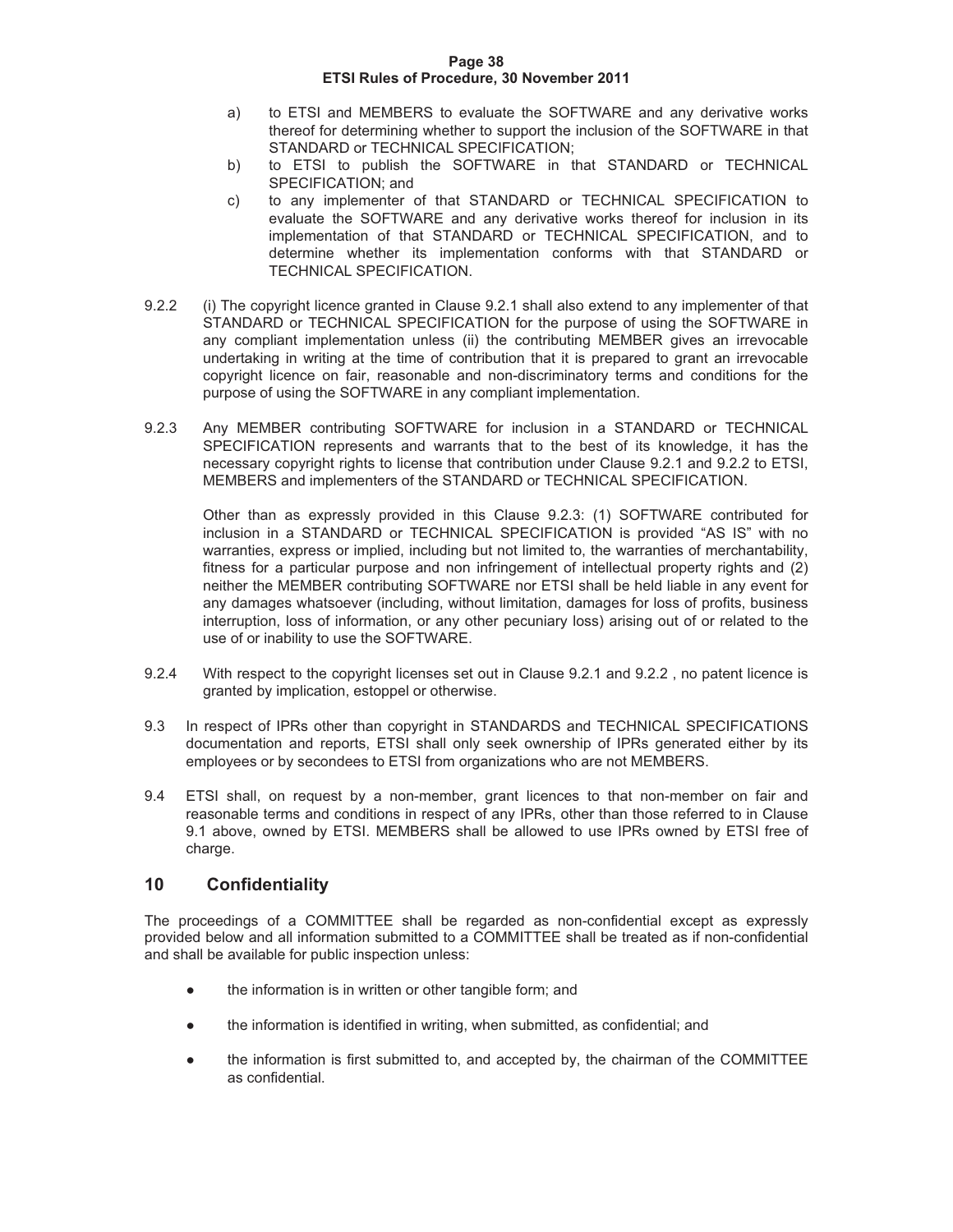#### **Page 39 ETSI Rules of Procedure, 30 November 2011**

CONFIDENTIAL INFORMATION incorporated in a STANDARD or TECHNICAL SPECIFICATION shall be regarded as non-confidential by ETSI and its MEMBERS, from the date on which the STANDARD or TECHNICAL SPECIFICATION is published.

### **11 Reproduction of Standards Documentation**

MEMBERS may make copies of STANDARDS and TECHNICAL SPECIFICATIONS documentation produced by ETSI for their own use free of charge but may not distribute such copies to others.

### **12 Law and Regulation**

The POLICY shall be governed by the laws of France. However, no MEMBER shall be obliged by the POLICY to commit a breach of the laws or regulations of its country or to act against supranational laws or regulations applicable to its country insofar as derogation by agreement between parties is not permitted by such laws.

Any right granted to, and any obligation imposed on, a MEMBER which derives from French law and which are not already contained in the national or supranational law applicable to that MEMBER is to be understood as being of solely a contractual nature.

### **13 Policy Decisions**

Without prejudice to ETSI's Statutes and Rules of Procedure, no decisions shall be taken by ETSI in relation to implementation of the POLICY unless supported by a 71 % majority of the weighted individual votes cast by MEMBERS.

### **14 Violation of Policy**

Any violation of the POLICY by a MEMBER shall be deemed to be a breach, by that MEMBER, of its obligations to ETSI. The ETSI General Assembly shall have the authority to decide the action to be taken, if any, against the MEMBER in breach, in accordance with the ETSI Statutes.

### **15 Definitions**

- 1 "**AFFILIATE**" of a first legal entity means any other legal entity:
	- $\bullet$ directly or indirectly owning or controlling the first legal entity, or
	- $\bullet$ under the same direct or indirect ownership or control as the first legal entity, or
	- $\bullet$ directly or indirectly owned or controlled by the first legal entity,

for so long as such ownership or control lasts.

Ownership or control shall exist through the direct or indirect:

- $\bullet$  ownership of more than 50 % of the nominal value of the issued equity share capital or of more than 50 % of the shares entitling the holders to vote for the election of directors or persons performing similar functions, or
- $\bullet$  right by any other means to elect or appoint directors, or persons who collectively can exercise such control. A state, a division of a state or other public entity operating under public law, or any legal entity, linked to the first legal entity solely through a state or any division of a state or other public entity operating under public law, shall be deemed to fall outside the definition of an AFFILIATE.
- 2 "**COMMITTEE**" shall mean any Technical Body of ETSI and shall include ETSI Projects, Technical Committees, ETSI Partnership Projects, and their Working Groups.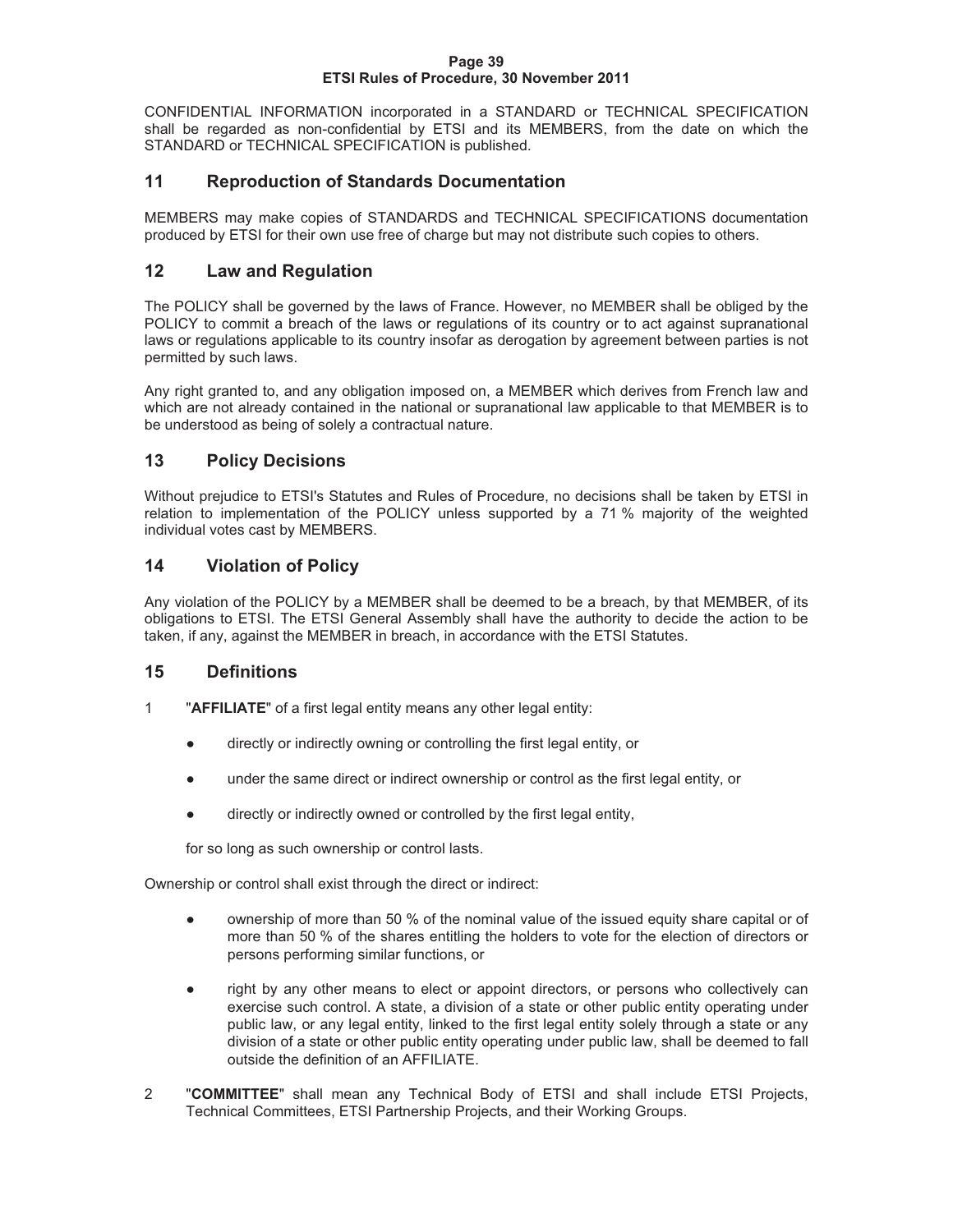#### **Page 40 ETSI Rules of Procedure, 30 November 2011**

- 3 "**CONFIDENTIAL INFORMATION**" shall mean all information deemed to be confidential pursuant to Clause 10 of the POLICY disclosed directly or indirectly to the MEMBER.
- 4 "**EQUIPMENT**" shall mean any system, or device fully conforming to a STANDARD.
- 5 "**METHODS**" shall mean any method or operation fully conforming to a STANDARD.
- 6 "**ESSENTIAL**" as applied to IPR means that it is not possible on technical (but not commercial) grounds, taking into account normal technical practice and the state of the art generally available at the time of standardization, to make, sell, lease, otherwise dispose of, repair, use or operate EQUIPMENT or METHODS which comply with a STANDARD without infringing that IPR. For the avoidance of doubt in exceptional cases where a STANDARD can only be implemented by technical solutions, all of which are infringements of IPRs, all such IPRs shall be considered ESSENTIAL.
- 7 "**IPR**" shall mean any intellectual property right conferred by statute law including applications therefor other than trademarks. For the avoidance of doubt rights relating to get-up, confidential information, trade secrets or the like are excluded from the definition of IPR.
- 8 "**MANUFACTURE**", shall mean production of EQUIPMENT.
- 9 "**MEMBER**" shall mean a member or associate member of ETSI. References to a MEMBER shall wherever the context permits be interpreted as references to that MEMBER and its AFFILIATES.
- 10 "**POLICY**" shall mean ETSI's Intellectual Property Rights Policy.
- 11 "**STANDARD**" shall mean any standard adopted by ETSI including options therein or amended versions and shall include European Standards (ENs), ETSI Standards (ESs), Common Technical Regulations (CTRs) which are taken from ENs and including drafts of any of the foregoing, and documents made under the previous nomenclature, including ETSs, I-ETSs, parts of NETs and TBRs, the technical specifications of which are available to all MEMBERS, but not including any standards, or parts thereof, not made by ETSI.

 The date on which a STANDARD is considered to be adopted by ETSI for the purposes of this POLICY shall be the date on which the technical content of that STANDARD was available to all MEMBERS.

12 "**TECHNICAL SPECIFICATION**" shall mean any Technical Specification (TS) adopted by ETSI including options therein or amended version including drafts, the Technical Specifications of which are available to all MEMBERS, but not including any technical specifications, or parts thereof, not made by ETSI.

 The date on which a TECHNICAL SPECIFICATION is considered to be adopted by ETSI for the purposes of this POLICY shall be the date on which the technical content of that TECHNICAL SPECIFICATION was available to all MEMBERS.

- 13 "**PATENT FAMILY**" shall mean all the documents having at least one priority in common, including the priority document(s) themselves. For the avoidance of doubt, "documents" refers to patents, utility models, and applications therefor.
- 14 For the purpose of this IPR Policy, "**SOFTWARE**" shall mean:
	- $\bullet$  a set of instructions written in any programming language that either directly, or when further compiled, performs a function when executed by hardware that processes data according to instructions, such as an audio or video CODEC; but also
	- $\bullet$  data and stream structure definitions, such as ASN.1, TTCN, or XML data representations; and